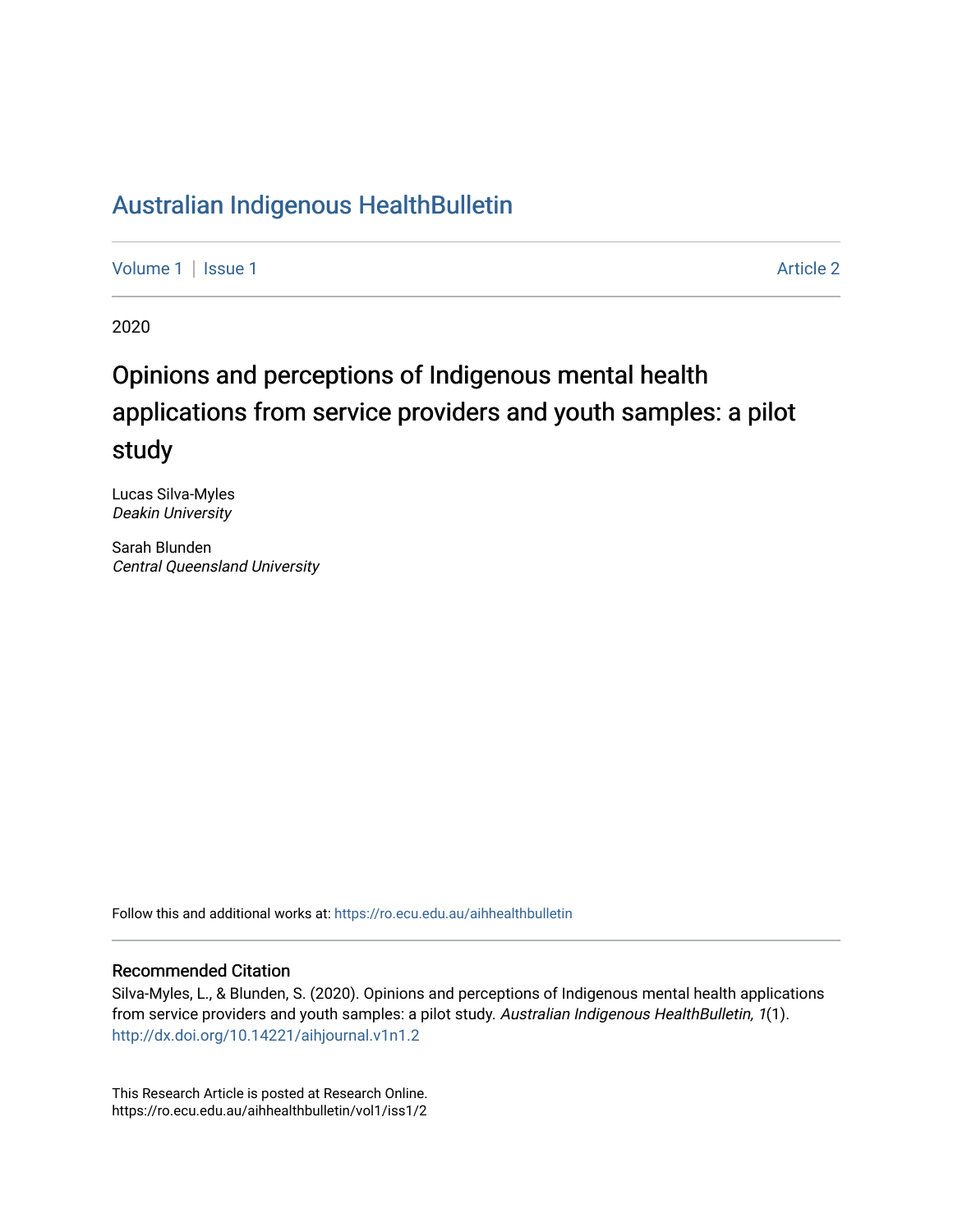### **Introduction**

Australian Aboriginal and Torres Strait Islander people have reported that since European settlement, they have experienced significantly higher levels of stress than the non-Indigenous community (Purdie, Dudgeon and Walker, 2014). Evidence highlights that historic dislocation of Indigenous people from their land and traditional country coupled with ongoing instances of interpersonal and systemic racism, have significant causal and maintaining effects on conditions such as anxiety, depression, physical ill-health, emotional and behavioural difficulties, childhood illness, alcohol and other substance use, and risk of suicide (Bailie and Wayte, 2006; Ferdinand, Paradies and Kelaher, 2012; Paradies, Harris and Anderson, 2008; Paradies and Cunningham, 2012; Priest et al., 2011; Zubrick et al., 2005). Suicide rates are significantly higher for Indigenous populations compared to non-Indigenous populations (Australian Institute of Health and Welfare, 2009; Australian Bureau of Statistics, 2012). The prevalence of these issues in Indigenous populations is significant as between 27% and 52% of Indigenous respondents in the 2004–05 National Aboriginal and Torres Strait Islander Health Survey (De Maio et al., 2005) reported multiple life stressors exacerbating mental health issues. This was particularly the case with members of the Stolen Generations, the Indigenous children of whom were removed from their families by the Australian government, and their families, who are more likely to have even higher rates of emotional/behavioural difficulties and high rates of harmful substance use (Australian Institute of Health and Welfare, 2009) than other Indigenous populations (De Maio et al., 2005).

Thus far, efforts to improve the mental health of Indigenous youth have often been restricted due to issues of accessibility, and the relevance of materials used (Purdie, Dudgeon and Walker, 2014). With the advent of new technology such as mobile phone applications, there are new possibilities for mental health education for Indigenous youth.

#### **Internet based applications for Indigenous mental health**

Aboriginal and Torres Strait Islanders who live in remote and rural areas are at even higher risk of the detrimental effects and access to mental health services is imperative, but lacking, and often not culturally appropriate (Purdie, Dudgeon and Walker, 2014). Internet-based mobile technology, such as mobile phones, has been seen to aid people to make connections over geographical divides (Brusse et al., 2014). It has been observed that Aboriginal values of community and kinship, are related to increased numbers of mobile phone usage due to the technology opening options of readily available communication (Brusse et al.,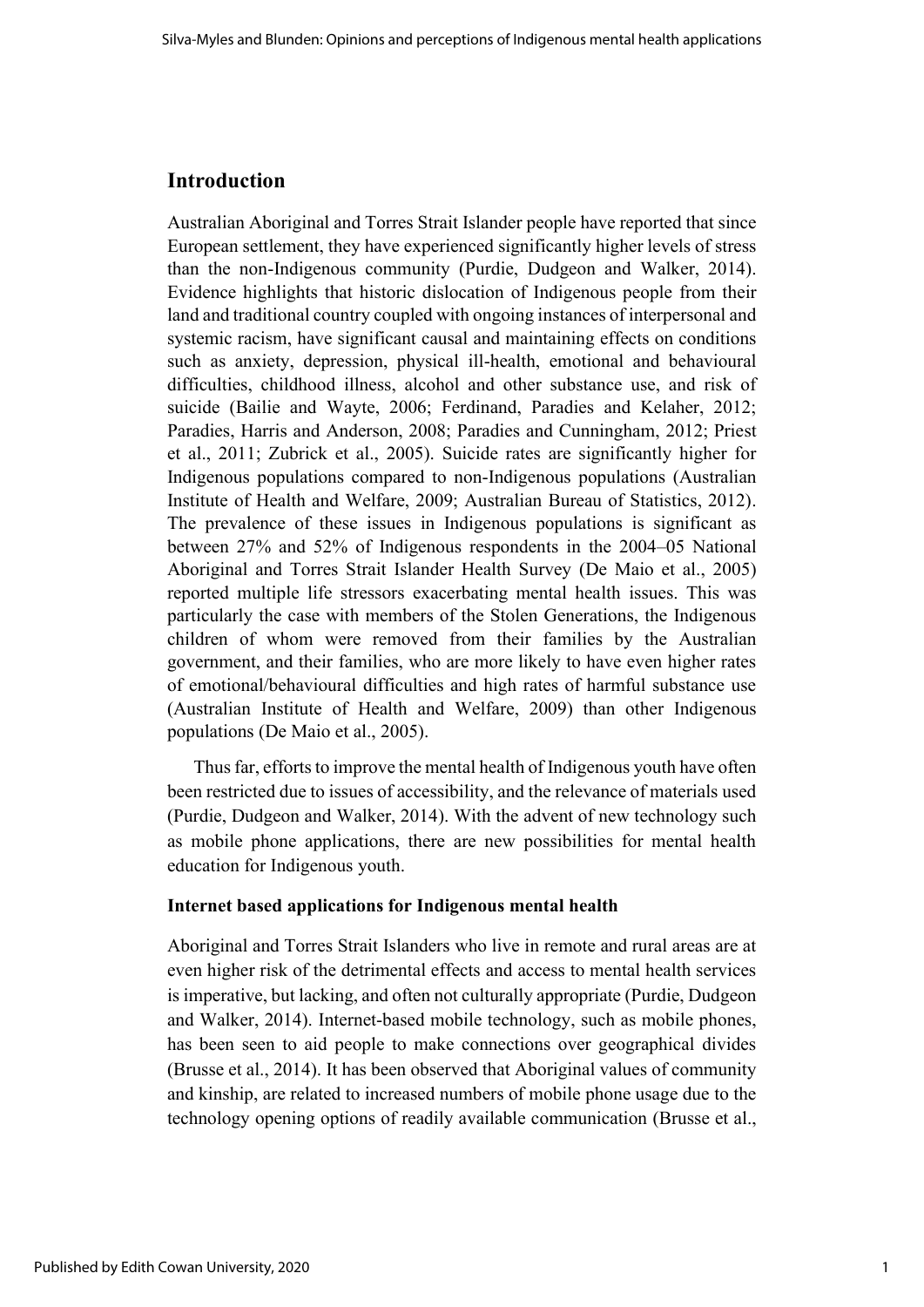2014), especially in Indigenous people who live in rural and remote communities (Brusse et al., 2014) who can then communicate with each other on their own terms. Although mental health information and intervention strategies have been advantageous to youth in rural and remote Australia (Dingwall et al., 2015), there are significant differences in how Aboriginal Australians' perceive and deal with mental health compared to non-Indigenous Australians (Purdie, Dudgeon and Walker, 2014). In the digital space, there appears to be a dearth of culturally sensitive applications (apps) that inform and connect Indigenous youth to mental health services. Only four mental health digital apps developed in Australia have been specially designed to promote mental health of Aboriginal and Torres Strait Islanders, as shown in Table 1.

| Name                                                                                             | <b>Description</b>                                                                                                                                                                                                                                                                                                                                                                                                                                                                         |
|--------------------------------------------------------------------------------------------------|--------------------------------------------------------------------------------------------------------------------------------------------------------------------------------------------------------------------------------------------------------------------------------------------------------------------------------------------------------------------------------------------------------------------------------------------------------------------------------------------|
| The Australian<br><b>Integrated Mental</b><br>Health Initiative<br>(AIMhi) 'Stay<br>Strong' app. | Funded by the National Health and Medical Research Council and<br>developed with Aboriginal Mental Health Workers (AMHWs). This<br>application highlights the themes of strength, and community; and<br>includes Indigenous artwork, language, and imagery related to nature<br>(Dingwall et al., 2015).                                                                                                                                                                                   |
| The National<br>Aboriginal<br>Community<br>Controlled Health<br>Organisation<br>(NACCHO) app.    | Developed in partnership with the Australian Football League and<br>Indigenous All Stars. While it covers similar themes as other<br>applications, it uses sport as a point of interest for youth (Deadly Vibe,<br>2013).                                                                                                                                                                                                                                                                  |
| Kurdiji                                                                                          | Developed by Warlpiri elders native to the Northern Territory in<br>collaboration with the Black Dog Institute, a not-for-profit<br>organisation founded in Sydney, with the aim to prevent mood<br>disorders such as depression and bipolar disorder. The name means<br>'shield' in the native Warlpiri language, and the application focuses on<br>themes of strength, and connection to community and culture via<br>images of ceremony and the use of native languages (Little, 2005). |
| iBobbly                                                                                          | The name, derived from a Kimberley greeting in Western Australia, is<br>the name given to reportedly the world's first suicide prevention<br>application developed by multiple Indigenous and non-Indigenous<br>organisations in Western Australia and New South Wales. While no<br>specific themes were explicitly mentioned, it was stated that the<br>application follows the main principles of Acceptance and<br>Commitment Therapy (ACT) (Tighe et al., 2017).                       |

**Table 1. Names and descriptions of existing Indigenous mental health applications**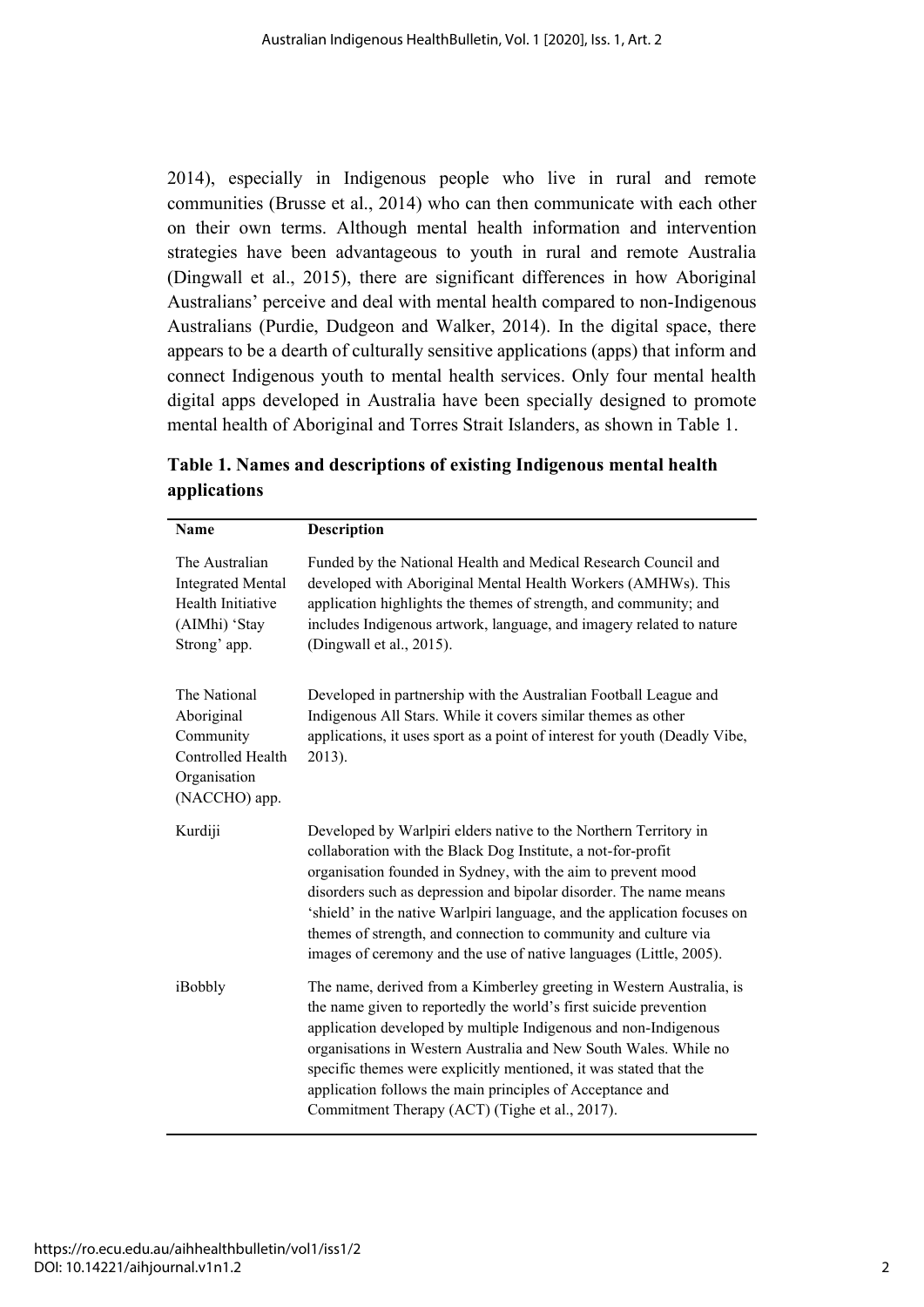As noted by Brown et al. (2020), given the pervasive nature of digital technology use in Australian youth, there is enthusiasm to develop mobile apps for Indigenous youth, but there must be considerations such as cost, knowledge, cultural appropriateness, training, uptake and peer reviewed evaluation regarding efficacy. These factors may well have impacted the paucity of digital mobile technology for this target group.

Of the four mobile mental health applications aimed at Aboriginal populations, their efficacy in improving mental health was evaluated in only two, and neither of them included details of comparative results between different Indigenous populations (Dingwall et al., 2015; Tighe et al., 2017). This indicates a gap in the literature regarding the utility of these applications for improving mental health in these populations.

Despite both studies contributing to Indigenous centred mental health apps, significant omissions remain to adequately claim clinical mastery for such a specialist platform. Dingwall et al. (2015) investigated the values of Indigenous service providers regarding components of the AIMhi apps but did not recruit Indigenous consumers. Tighe et al. (2017) included Indigenous participants but did not explore their evaluative opinions regarding the suitability of the content. Indigenous participants and opinions are therefore areas of interest.

In order to evaluate whether mental health apps, specifically designed for Indigenous youth are efficacious, it would be helpful to explore what aspects are appealing and appropriate, in the hope that this would increase uptake and access of this method of delivery to Indigenous youth wherever they are.

Therefore, this research has two aims:

1. To explore what Indigenous youth consider important for improving mental health.

2. To evaluate the relevance of current mental health applications for Indigenous populations. Specifically, the importance of: (1) Content, (2) Themes, (3) Design, (4) Collaborators, and (5) Interface mechanisms (eg, languages available, audio descriptions, user interface, etc), as reported by service providers and youth samples in a regional area will be evaluated.

For aim 2, we further wanted to assess any differences in perceived importance between genders, and between youth and service providers, and overall awareness of Indigenous mental health applications.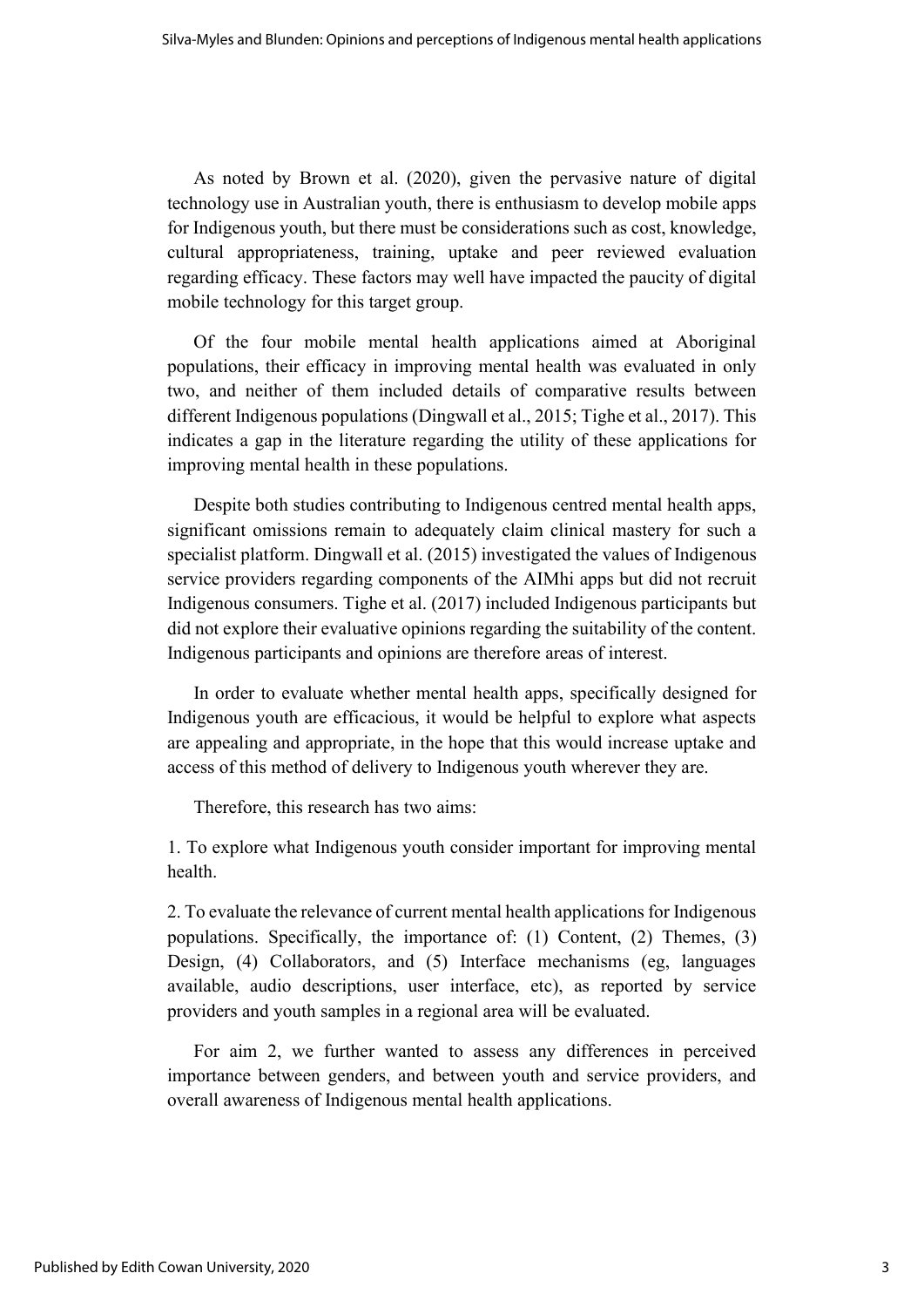### **Methods**

#### **Study design**

This pilot study used a mixed methods methodology that investigated the variables with both quantitative and qualitative analyses.

Participants consisted of youth and service providers. For youth, these were a non-clinical convenience sample, of 15 youths (6 males and 9 females) with a mean (SD) age of 16.93 (2.37) years old, who identified as Indigenous Australians (14 Aboriginal and 1 both Aboriginal and Torres Strait Islander). This youth sample was recruited through their participation in existing community-based wellbeing and cultural youth programs at Central Queensland Indigenous Development (CQID), Rockhampton, Queensland for young Indigenous populations. For service providers, 30 individuals employed at CQID and Central Queensland University Indigenous mentoring program (CQU) (6 males and 24 females) with a mean age (SD) of 34.59 (12.26) years old, who also identified as Indigenous Australians (25 Aboriginal and 5 both Aboriginal and Torres Strait Islander) agreed to participate. All rostered staff and service providers approached on the day of data collection agreed to participate in the study.

Participation in this study was voluntary and was approved by Central Queensland University's Human Research Ethics Committee

The exclusion criteria for youth included: (1) Aged below 15 years old, or above 24 years old, (United Nations Educational and Scientific Organisation (UNESCO) guidelines for the youth age group and for giving one's own consent (UNESCO, 2017); (2) Did not identify as Aboriginal or Torres Strait Islander; (3) Did not speak/understand spoken English. Of the 53 initially recruited, eight of the youth were too young, leaving 45 participants subject to analysis. No potential participants refused.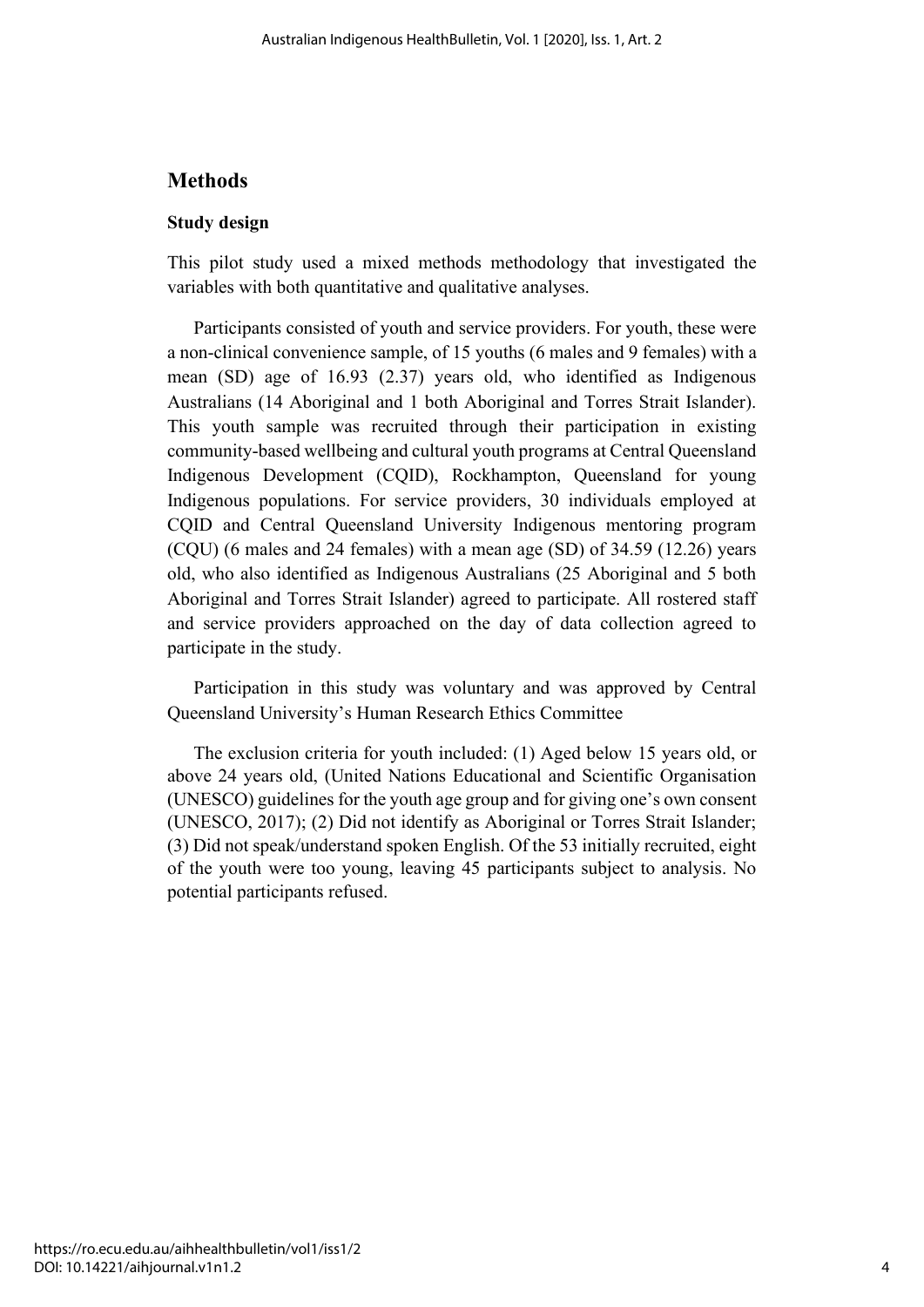#### **Materials and measures**

As this is a pilot study in an area previously un-researched, a survey investigating knowledge and relevance of Indigenous mental health phone applications was developed for this study.

To maintain the appropriateness of the material and respect for the cultural diversity of the language used, the survey was developed based on (1) a review of the literature around current online Indigenous mental health resources and (2) on four rounds of extensive Delphi style consultations with Indigenous psychologists, mental health workers, and other service providers at CQID (3) approval from the local Indigenous elder regarding the cultural appropriateness of the materials and data collection.

The final survey comprised of 26 items, including four demographic, and 22 content related items. Content related items were divided into (1) Four 'yes/no' response questions (e.g. 'Is it important to Indigenous youth if well-being applications can be used without internet access'), (2) Nine questions related to what they expected to be important on a mental health app for Indigenous youth (e.g. 'How important is it that that they use Indigenous art in the design?) answered on a four-point Likert Scale where '1' indicates 'Not Important' and a '4' indicates 'Very Important', and (3) Three open-ended questions (e.g. 'Is there anything else that you would like to see in well-being applications that would make them a better fit for you'). Participants were also asked to detail their typical online activities (e.g. social media, texting).

### **Procedure**

Participants were invited by CQID to a social event in the grounds of their usual community meeting place. Following an introduction of the project and the researchers, surveys were completed face-to-face in interviews with each youth accompanied by affiliated staff. These interviews were conducted in a separate space from the social event and out of earshot from other participants. Responses were recorded immediately into individual surveys.

#### **Data analysis**

For Aim 1, strategies utilised by participants to improve their poor mental health were assessed by the open-ended question. "What do you do to help you feel better?". Open-ended responses on what factors Indigenous people most commonly attribute to improving their mental health were subjected to thematic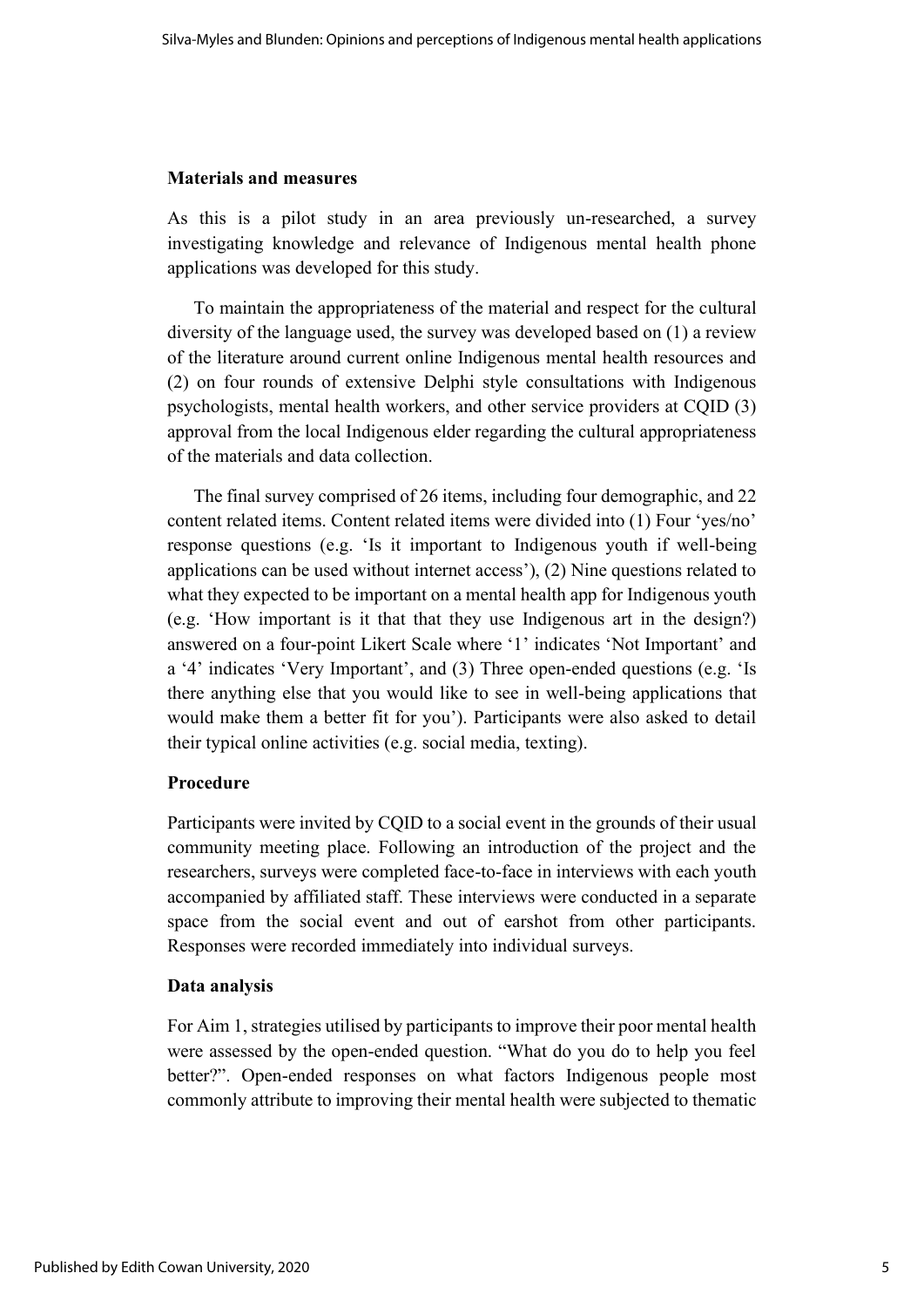analyses (Braun, Clarke and Terry, 2014) with all identified themes subsequently agreed on by both authors.

For Aim 2, the importance of eight content categories presented in existing Indigenous youth mental health applications were summed (Indigenous art, Indigenous language, traditional storytelling, nature in the design, themes of strength/courage, themes of community, involvement of Indigenous people in the design, and reference to Indigenous role models - sports star or elder). Responses were on four-point Likert scales ranging from Not Important, Slightly Important, Important, to Very Important. A further four questions measured agreement with application interface components including the option to: (1) Have the words read aloud, (2) Have password protection, (3) Be accessible without Internet access, and (4) Use videos and music to communicate. These four questions required Yes/No responses. These responses were analysed in ratio perspectives to establish majority/minority opinion.

Differences in perceived importance of content categories between genders and service provider vs youth were examined with between groups analyses, with significance set at 0.05. As the sample sizes were unequal with some cases where homogeneity was violated, the Robust test of equality of means – the Welch test was used (Tomarken and Serlin, 1986). Lastly, data related to awareness of Indigenous mental health applications were also collected and presented in a frequency table.

### **Results**

To address Aim 1, we asked participants the open-ended question "What do you do to help you feel better?" Table 2 shows the list of responses and their frequencies for both service providers and youth participants.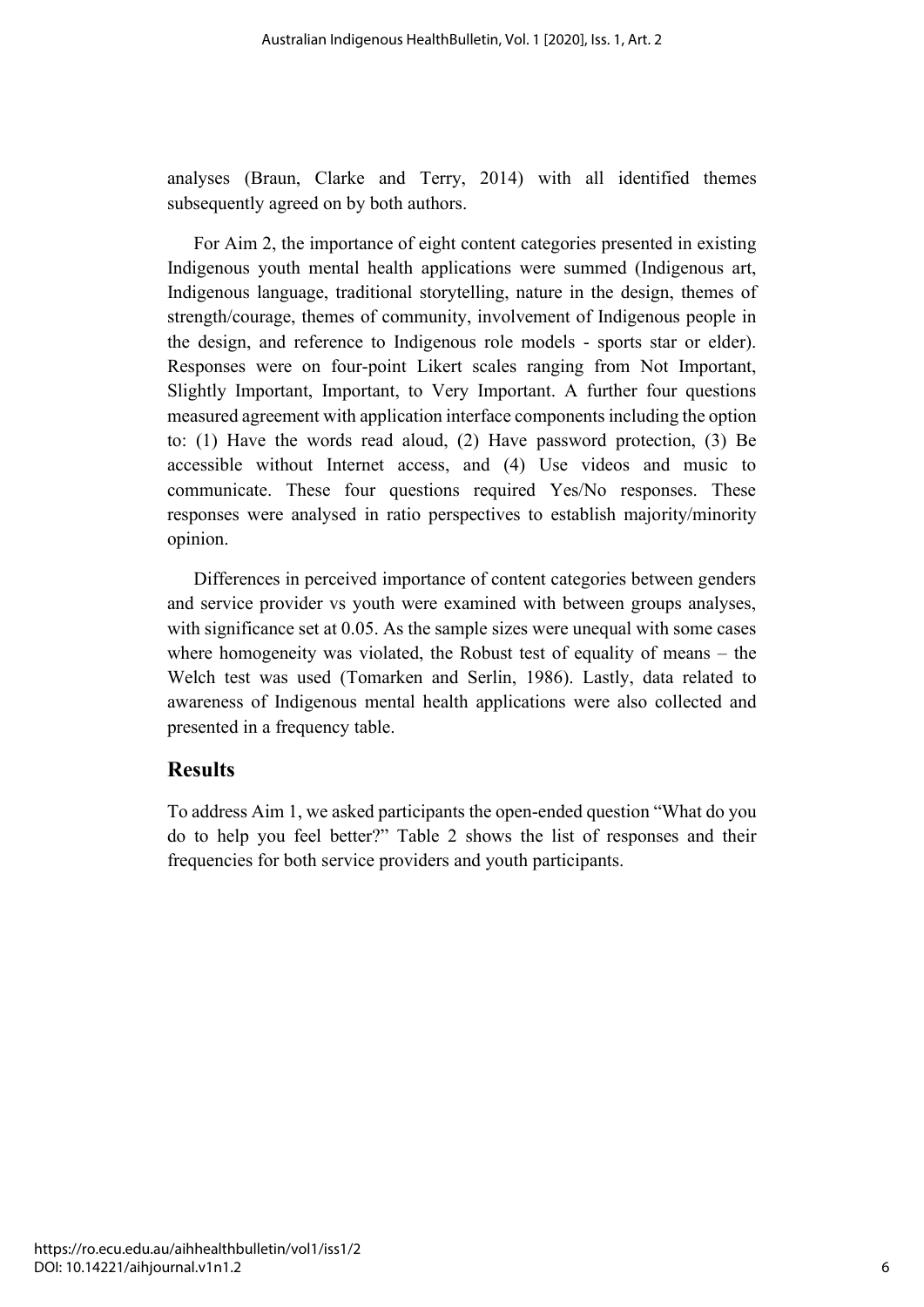| <b>Participant status</b> | <b>Response</b>            | <b>Percent (Frequency)</b> | Cumulative<br>Percent |
|---------------------------|----------------------------|----------------------------|-----------------------|
| Service providers         |                            |                            |                       |
|                           | Spend time with<br>family  | 25(12)                     | 25                    |
|                           | Exercise                   | 18.75(9)                   | 43.75                 |
|                           | Eat food                   | 6.25(3)                    | 50                    |
|                           | Nature                     | 6.25(3)                    | 56.25                 |
|                           | Spend time with<br>friends | 6.25(3)                    | 62.5                  |
|                           | Talk to someone            | 4.16(2)                    | 66.66                 |
|                           | Sleep                      | 4.16(2)                    | 70.82                 |
|                           | Gardening                  | 4.16(2)                    | 74.98                 |
|                           | Drive                      | 4.16(2)                    | 79.14                 |
|                           | Alone time                 | 2.08(1)                    | 81.22                 |
|                           | Music                      | 2.08(1)                    | 83.3                  |
|                           | Religion                   | 2.08(1)                    | 85.38                 |
|                           | Write                      | 2.08(1)                    | 87.46                 |
|                           | Meditation                 | 2.08(1)                    | 89.54                 |
|                           | Art                        | 2.08(1)                    | 91.62                 |
|                           | Read                       | 2.08(1)                    | 93.7                  |
|                           | Shopping                   | 2.08(1)                    | 95.78                 |
|                           | Pets                       | 2.08(1)                    | 97.86                 |
|                           | TV/Movies                  | 2.08(1)                    | 99.94                 |
|                           | Total (Frequency)          | 48                         |                       |
| Youth                     |                            |                            |                       |
|                           | Exercise                   | 22.22(4)                   | 22.22                 |
|                           | Music                      | 16.66(3)                   | 38.88                 |

### **Table 2. Participant responses to how Indigenous service providers and youth help themselves to feel better**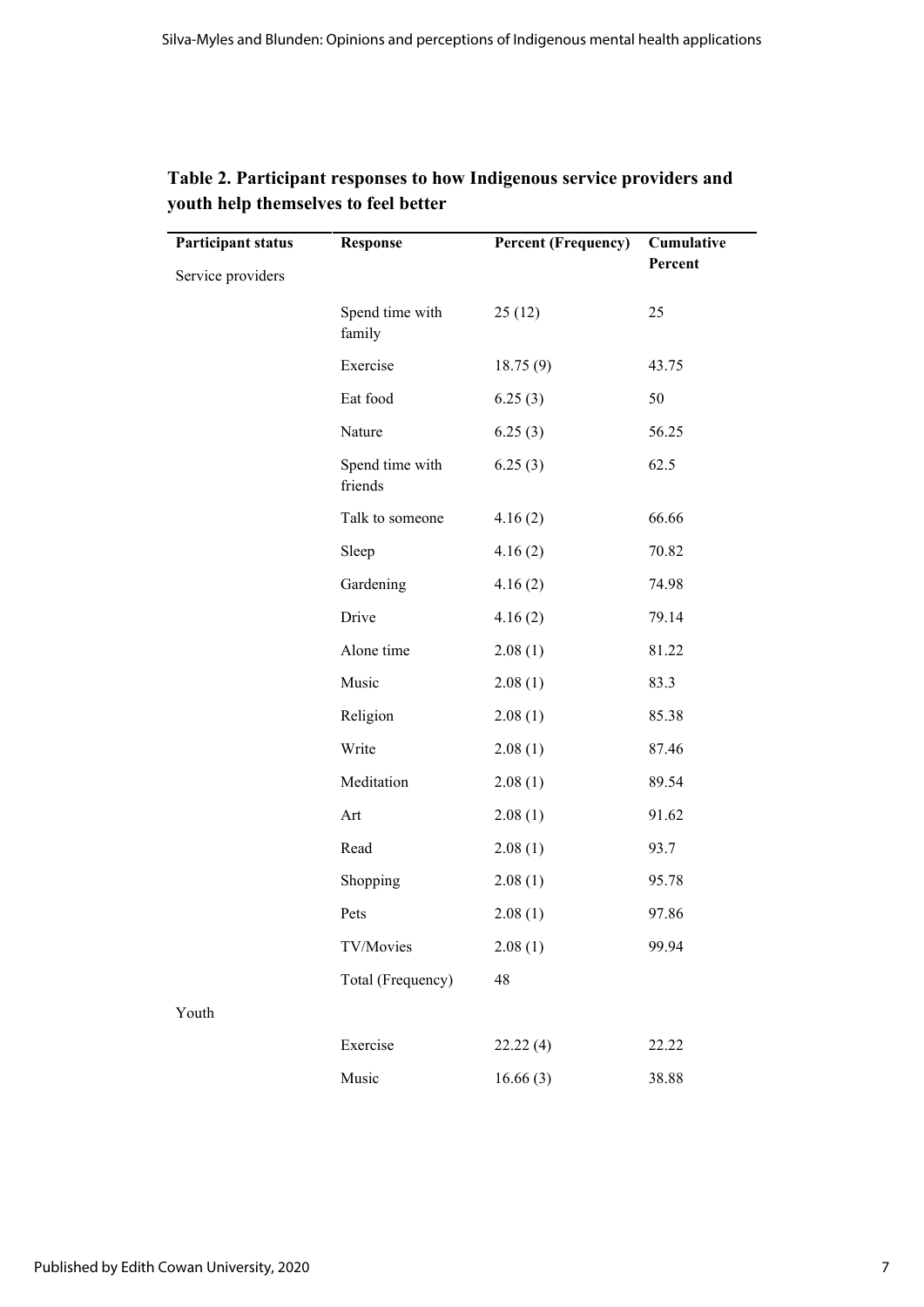| Spend time with<br>family  | 11.11(2) | 49.99 |
|----------------------------|----------|-------|
| Alone time                 | 11.11(2) | 61.1  |
| Spend time with<br>friends | 11.11(2) | 72.21 |
| Art                        | 11.11(2) | 83.32 |
| Read                       | 5.55(1)  | 88.87 |
| Talk to someone            | 5.55(1)  | 94.42 |
| Sleep                      | 5.55(1)  | 99.97 |
| Total (Frequency)          | 18       |       |

Table 2 illustrates that 'spending time with family' was the most popular response amongst service providers (25%) followed by 'exercise' (18.75%) which together accounted for 43.75% of total responses.

In comparison, youth participants prefer to exercise in order to improve their mental health/well-being (22.22%), followed by 'Listening to music' (16.66%) and 'spending time with family' (11.11%). These three factors accounted for 49.9% of total responses. By contrast only 5.55% of youth participants cited 'talking to someone' as helpful.

To address Aim 2, in order to evaluate the level of importance attributed to certain components presented in available Indigenous mental health applications, participants responded on a 4-point Likert scale where  $1 = 'Not$ Important', to 4 = 'Very Important'. Scores were summed and Table 3 presents the means and standard deviations for participant responses. The higher the mean score, the greater the importance attributed to that component.

**Table 3. Participant mean response scores for perceived importance of application content/ components** 

|      | Indigenous<br>Art | <b>Nature</b><br>Design | Strength | Community | Indigenous<br>help | <b>Sports</b> | Elder | Language | <b>Story</b><br>telling |
|------|-------------------|-------------------------|----------|-----------|--------------------|---------------|-------|----------|-------------------------|
| n    | 44                | 44                      | 44       | 44        | 44                 | 44            | 45    | 45       | 45                      |
| Mean | 3.41              | 3.36                    | 3.48     | 3.73      | 3.80               | 2.57          | 3.56  | 3.36     | 3.67                    |
| sd   | .726              | .685                    | .590     | .499      | .408               | .789          | .693  | .679     | .522                    |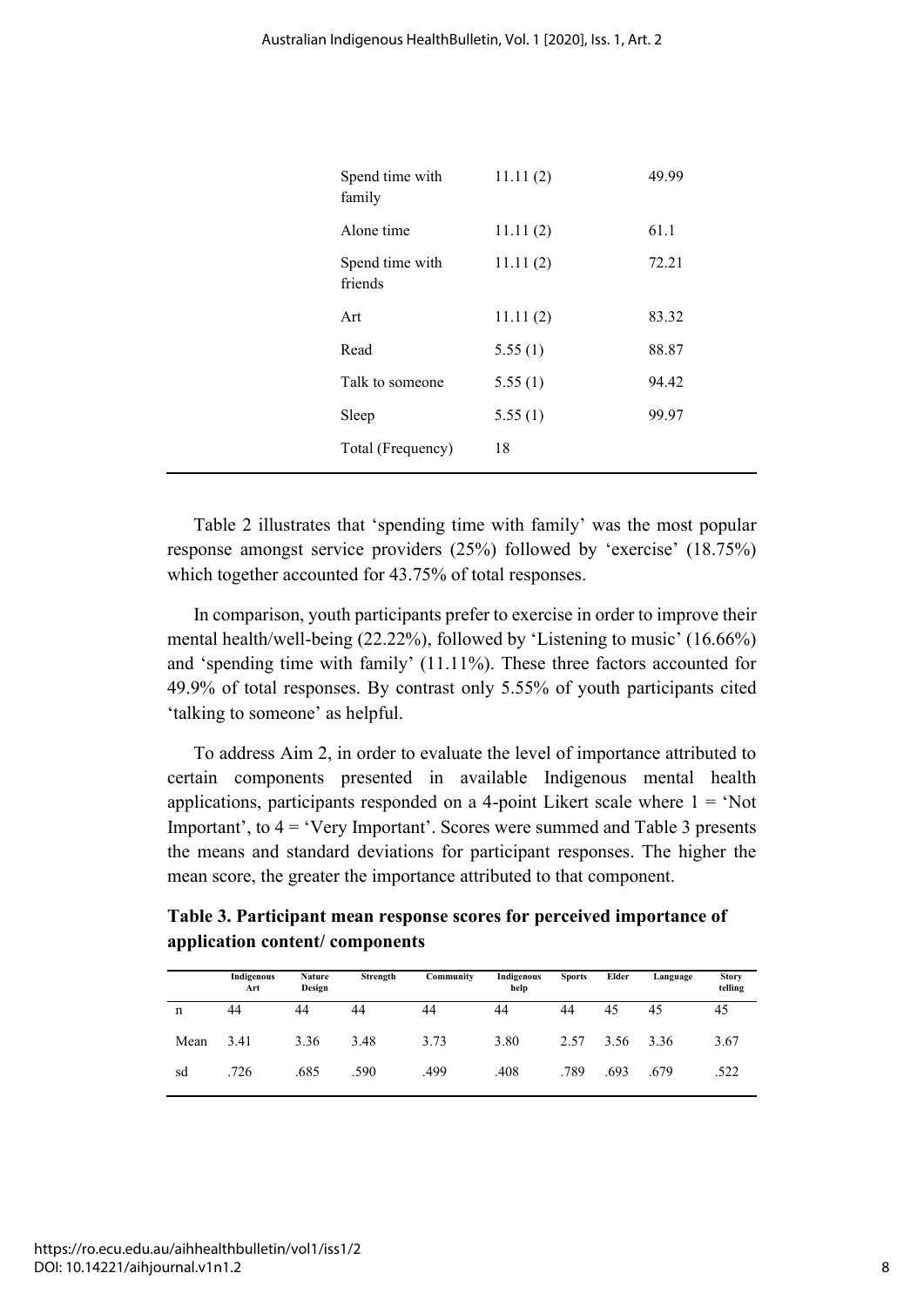Table 3 indicates that, on average, all presented Indigenous mental health application components were rated between 'Important' and 'Very Important'. One exception was having an Indigenous sports star involved, which received the lowest average response (between 'Slightly Important' and 'Important'). This value also had the highest standard deviation, indicating the greatest variance of responses regarding its importance. These percentages are detailed below in Figure 1 which presents the response and cumulative percentages frequencies for each item.

### **Figure 1. Breakdown of the frequencies of participant responses for perceived importance of application values reported in Table 3.**



Information was also collected regarding whether Indigenous people found particular interface components important to increase engagement with phone applications. (For example, the option for words to be read aloud to assist those with literacy deficits). Below are the percentages and frequencies of 'yes/no' responses for these items.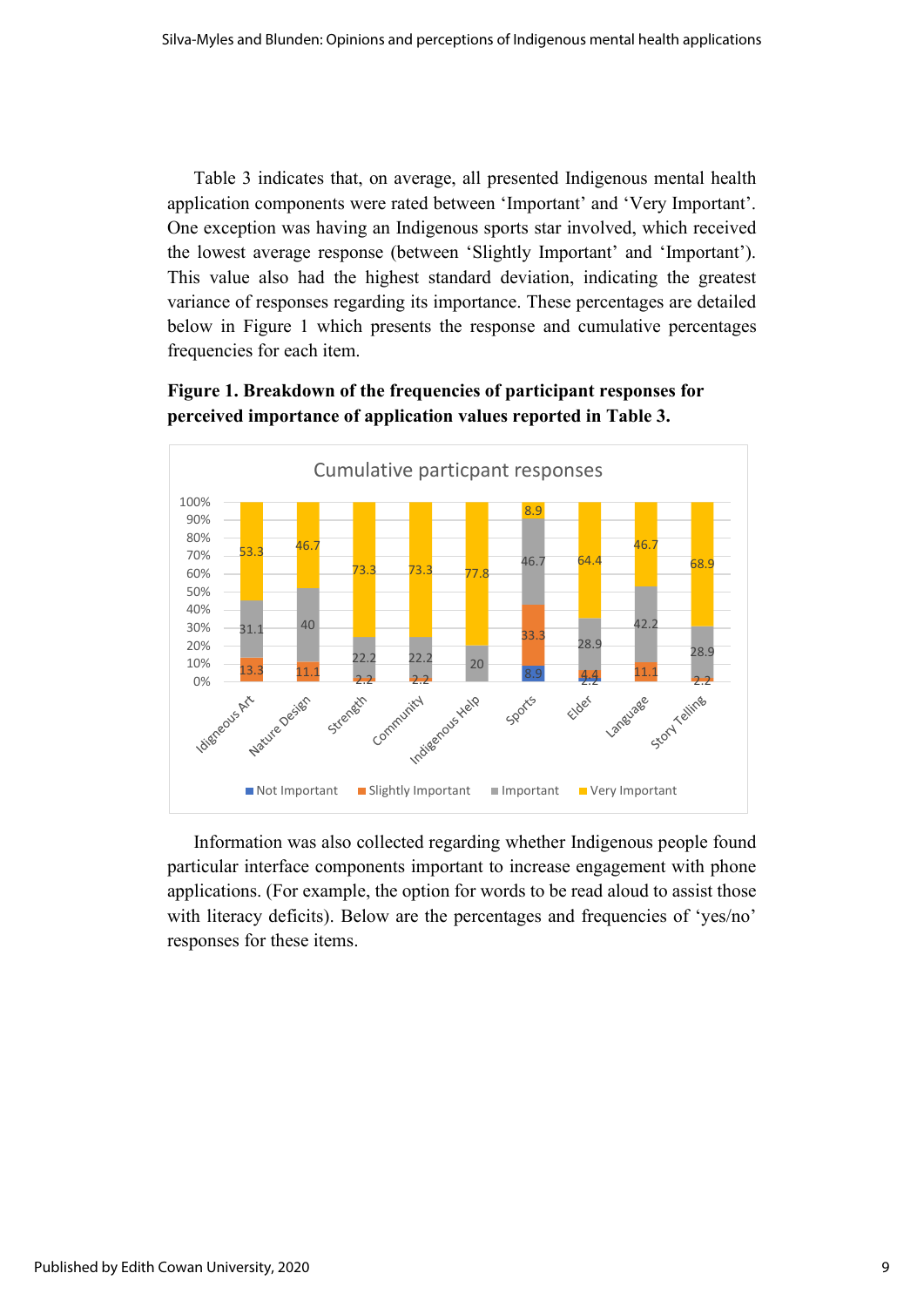| Item                              | <b>Response</b> | Frequency    | Percent |
|-----------------------------------|-----------------|--------------|---------|
| Option for Reading<br>Words aloud |                 |              |         |
|                                   | Yes             | 39           | 86.7    |
|                                   | $\rm No$        | 6            | 13.3    |
|                                   | Total           | 45           | 100.0   |
| Being password<br>protected       |                 |              |         |
|                                   | Yes             | 39           | 86.7    |
|                                   | No              | 5            | 11.1    |
|                                   | Response Total  | 44           | 97.8    |
|                                   | Missing         | $\mathbf 1$  | 2.2     |
|                                   | Total           | 45           | 100.0   |
| No Internet                       |                 |              |         |
|                                   | Yes             | 44           | 97.8    |
|                                   | $\rm No$        | $\mathbf{1}$ | 2.2     |
|                                   | Total           | 45           | 100.0   |
| Including Video<br>/Music         |                 |              |         |
|                                   | Yes             | 45           | 100.0   |

### **Table 4. Frequencies of participant responses for perceived importance of application interface components**

Table 4 illustrates a unanimous overall agreement to the importance of these interface factors, ranging from 86.7% agreement for having the option for 'words read aloud to you' and 'having password protection' to 100% for the use of videos and music to facilitate different ways of communication.

Despite similar mean values and mostly non-violated homogeneity of variance (all Levene statistics all  $p > 0.05$  except Indigenous help  $p=0.02$ ), to explore whether gender dictates differences in values presented in Indigenous mental health applications, we utilised a Welch test due to the unequal sample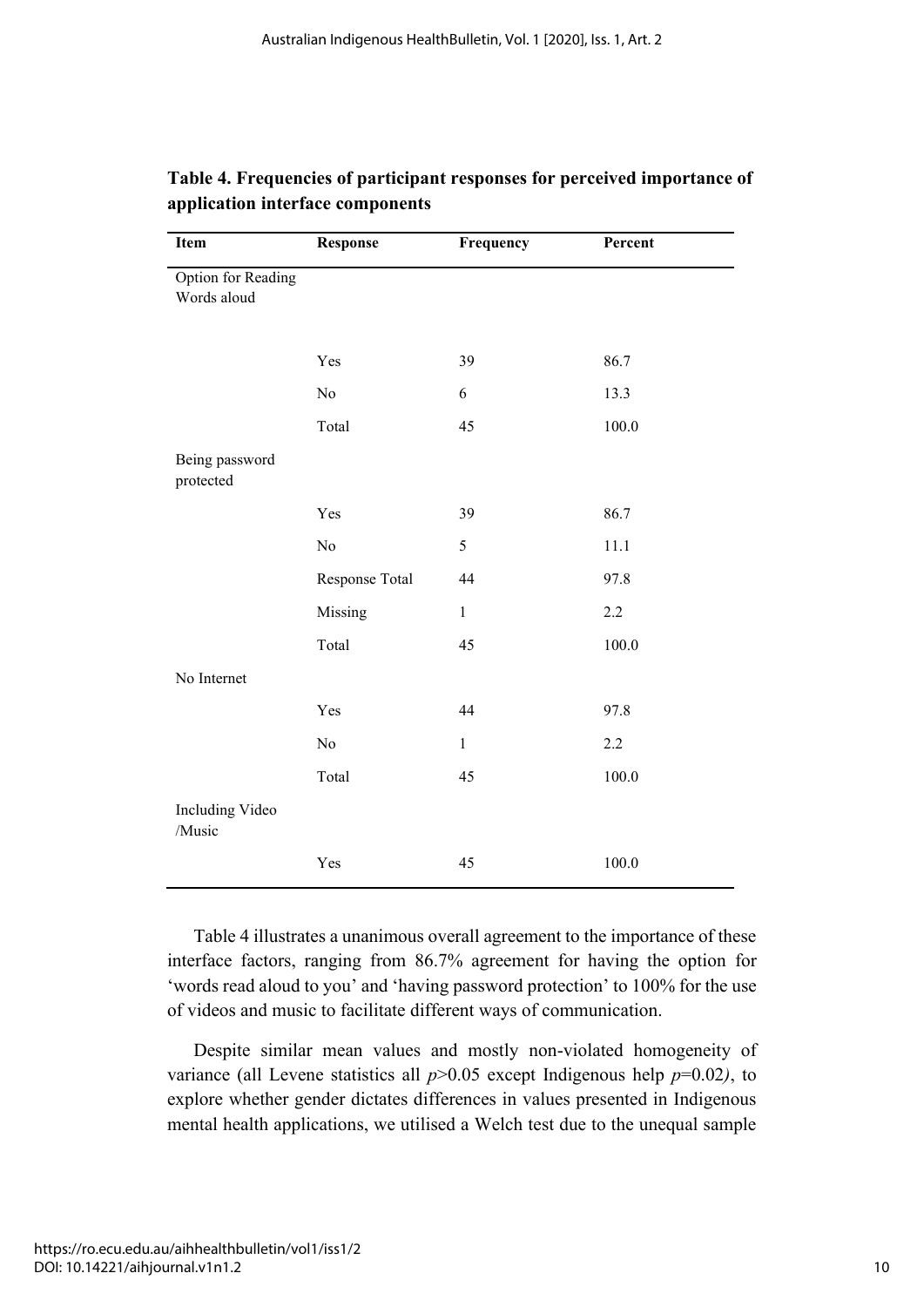size (Braun, Clarke and Terry, 2014). According to this test, there were no significant differences between genders for any (See Figure 2).



**Figure 2. Mean gender differences in responses for perceived importance of application components** 

Results showed similar responses for both genders with no significant differences (all  $\leq p = 0.05$ ) between genders in preferences for certain components. However, a trend emerged for the question about the use nature or country in the design  $F(1, 42) = 2.883$ ,  $p = 0.097$ , with the female group showing slightly more interest in this variable. The most common answer across genders was in response to the item 'That it incorporates some Indigenous language'  $F(1,43) = 0.17$ ,  $p = 0.897$ , with the highest average response (between 'Important' and 'Very Important)'. The total value difference was not statistically significant  $F(1,43) = 1.245$ ,  $p = 0.271$  indicating that both genders found this equally as important. Overall, females scored most components higher than males, but these did not reach significance.

To explore differences between Indigenous service providers and Indigenous youth in values presented in Indigenous mental health applications a Robust Test of Equality of Means Welch test was undertaken given the difference in sample sizes and some violations of homogeneity (See Table 5).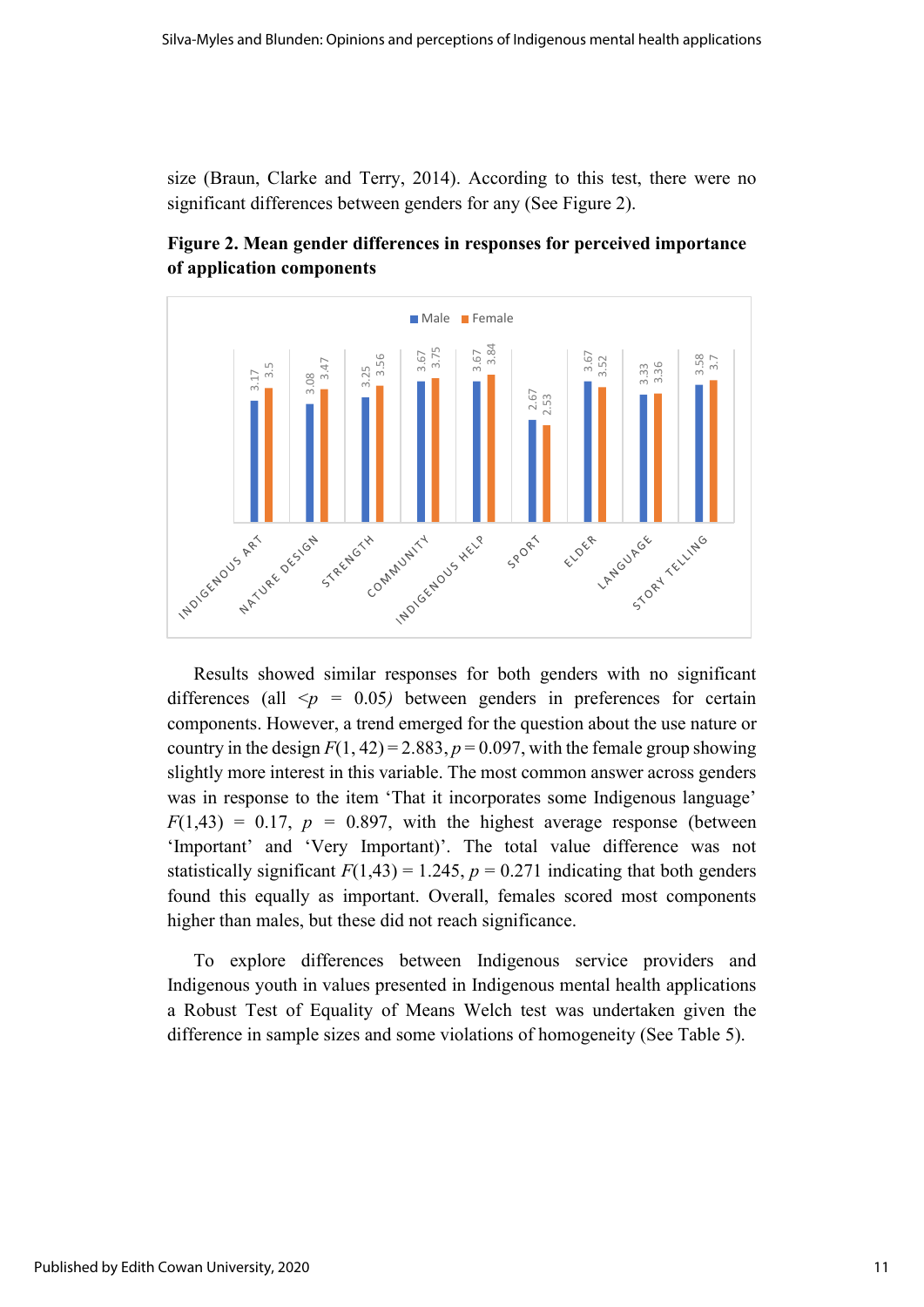| Service provider<br>$(N=30)$ : Mean $(SD)$ | Youth $(N=15)$ :<br>Mean (SD) | Significance                          |
|--------------------------------------------|-------------------------------|---------------------------------------|
| Range                                      | Range                         |                                       |
| 3.5(.731)                                  |                               | 0.224                                 |
| $2 - 4$                                    |                               |                                       |
|                                            |                               |                                       |
|                                            |                               | $0.004*$                              |
| $2 - 4$                                    | $2 - 4$                       |                                       |
| 3.63(0.490)                                | 3.14(0.663)                   | $0.023*$                              |
| $3 - 4$                                    | $2 - 4$                       |                                       |
| 3.87(.346)                                 | 3.43 (.646)                   | $0.029*$                              |
| $3 - 4$                                    | $2 - 4$                       |                                       |
| 3.87(.346)                                 | 3.64(0.497)                   | 0.145                                 |
| $3 - 4$                                    | $3-4$                         |                                       |
| 2.55(.736)                                 | 2.60(0.910)                   | 0.861                                 |
| $1-4$                                      | $1-4$                         |                                       |
| 3.67(0.758)                                | 3.33 (.488)                   | 0.083                                 |
| $1-4$                                      | $3-4$                         |                                       |
| 3.4(.724)                                  | 3.27(.594)                    | 0.515                                 |
| $2 - 4$                                    | $2 - 4$                       |                                       |
| 3.73(.521)                                 | 3.53(.516)                    | 0.232                                 |
| $2 - 4$                                    | $3-4$                         |                                       |
| 31.93(3.17)                                | 29(2.6)                       | $0.005*$                              |
| 23-36                                      | 25-32                         |                                       |
|                                            | 3.575(.626)                   | 3.21 (.699)<br>$2 - 4$<br>2.93(0.616) |

### **Table 5. Results of Welch Tests for differences in responses between service providers and youth for perceived importance of application values**

Note. SD = Standard Deviation  $* =$  statistical significance at  $p < 0.05$ 

There was a significant difference shown in the perceived importance of the components with youth reporting, on average, lower scores compared to service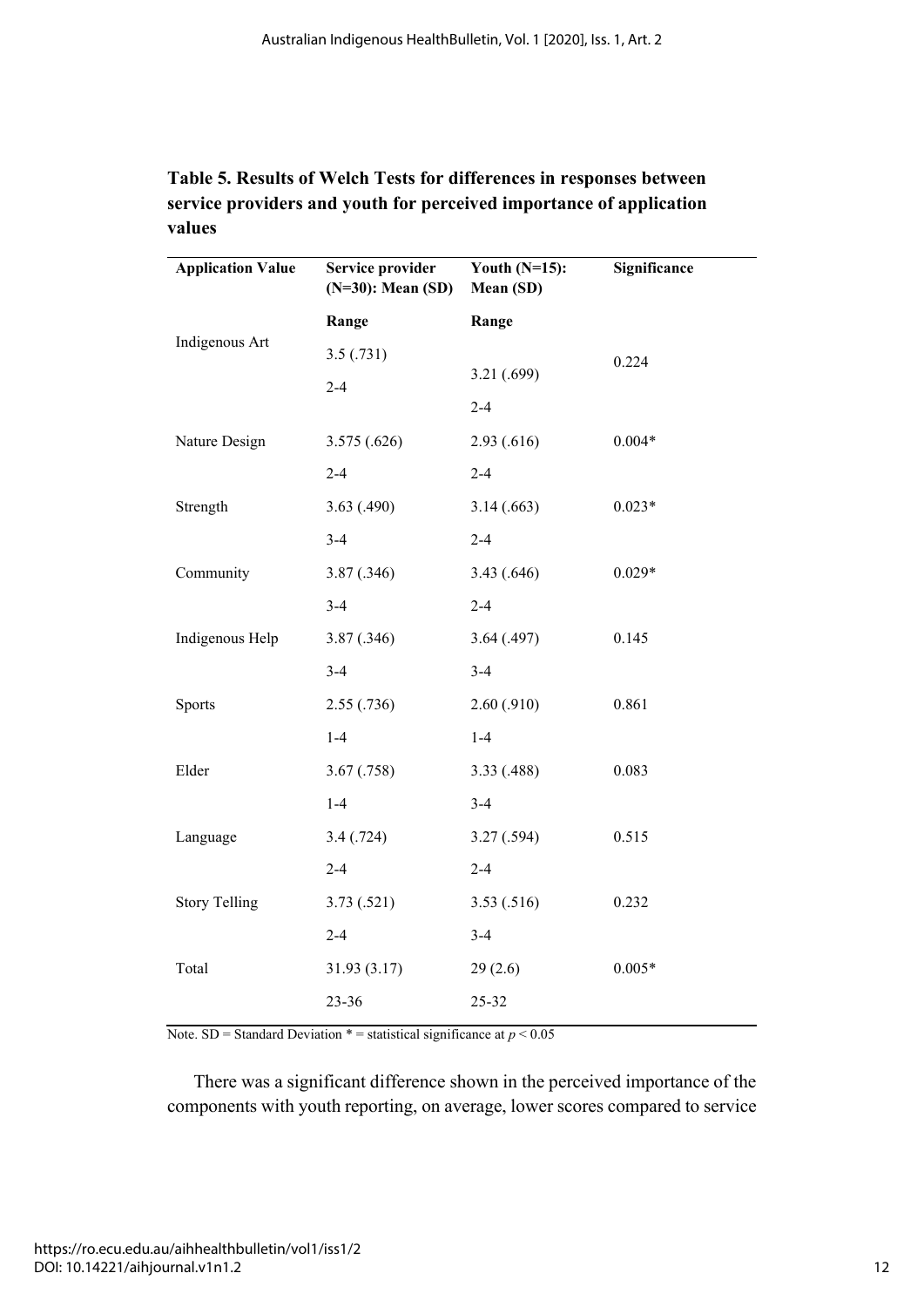providers except in relation to inclusion of sports stars. Specifically, youth reported less importance for 'nature design'  $F(1,25.87) = 10.14$ ,  $p = 0.004$ . 'strength and courage'  $F(1,19.89) = 6.10$ ,  $p = 0.02$ ; 'community, and a sense of belonging'  $F(1,16.57) = 5.67$ ,  $p = 0.02$ ; with a trend emerging for 'Elder'  $F(1,40.03) = 3.17$ ,  $p = 0.08$  compared to service providers.

Lastly, information was collected to evaluate how aware service providers and youth were of current Indigenous mental health applications. Figure 3 below presents those participants who answered yes.



**Figure 3. Differences in responses between service providers and youth for awareness of existing Indigenous mental health applications**

Overall, the data show a higher awareness of Indigenous mental health applications in service providers, both for each app (see Figure 3) with 76% (n= 23) of service providers reporting knowledge of mental health apps compared to 27% (n=4). Importantly, no youth reported that they had any specific knowledge of any current application.

### **Discussion**

This was the first paper to evaluate opinions of mobile applications targeted at Indigenous youth and assess the relevance of their strategies for improving mental health amongst the target population. Pilot data presented here provide information in better understanding Indigenous youth engagement in digital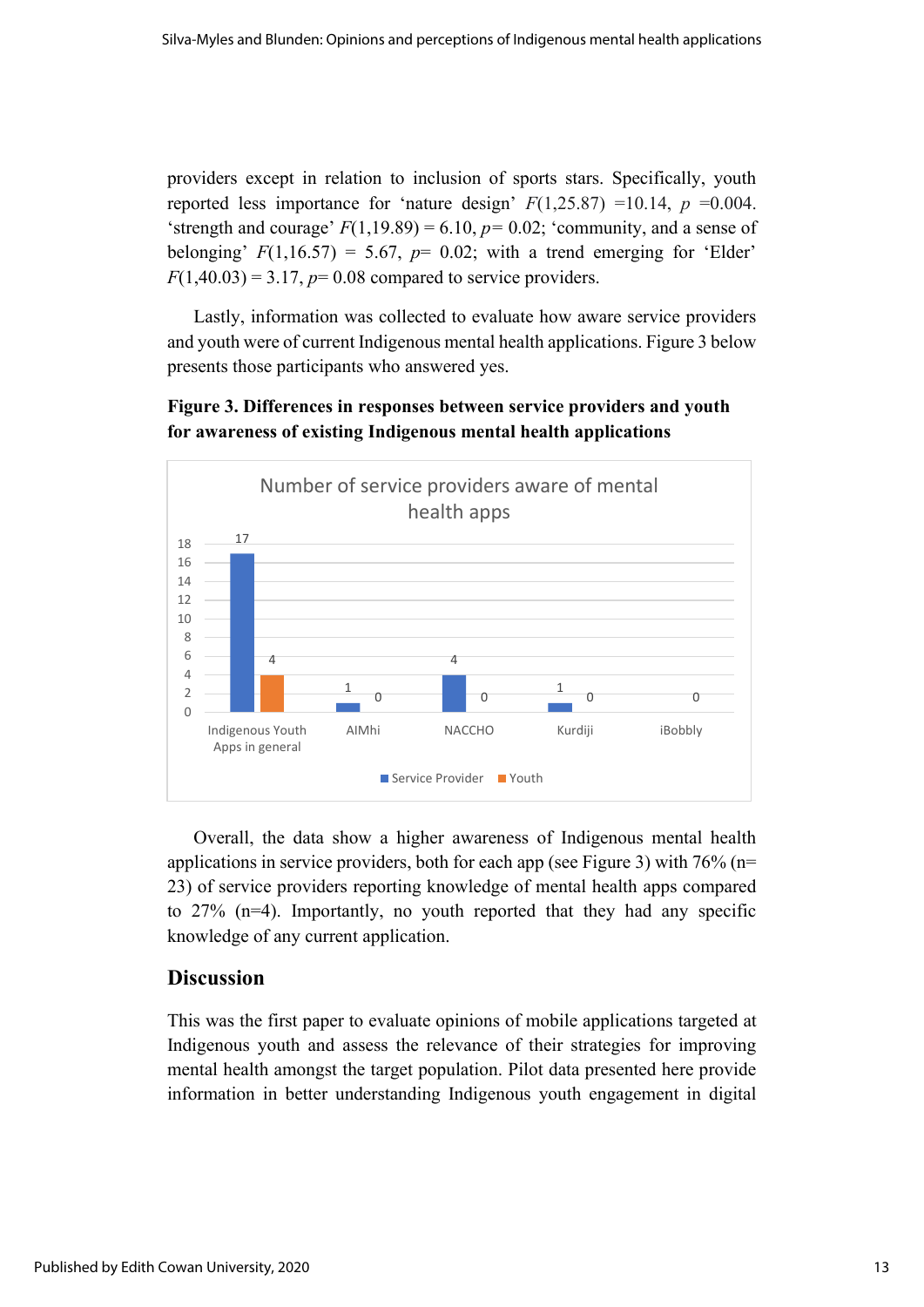mental health information and may be particularly helpful in developing future apps for use in Indigenous populations.

#### **Indigenous views on improving their mental health**

The first question investigated what factors Indigenous people most commonly improve their mental health. 'Spend[ing] time with family' was seen to be the most common response overall. This finding is consistent with Ypinazar et al. (2007) who also reported similar considerations when they performed a metaanalysis on Indigenous understandings of mental health and found that 'family and community kinships' was a reoccurring theme. Similarly, in a recent review, Rice et al. (2016) also comment that strong cultural identity, community, and family connections, were linked to improved wellbeing outcomes. Further these authors, suggested digital technologies can have a powerful role in promoting Indigenous wellbeing by inclusion of these components. However, in the current study, when the data are split between Indigenous youth and service providers, differences emerged. Service providers ranked 'Spend time with family' first with 25% of the responses, while youth only gave that response just over 11% of the time; which they also did with 'Alone time', 'Spend time with friends', and 'Art'. Youth samples also reported 'Exercise' and 'Music' as more important than 'Spend time with family' with just over 22% and almost 17% of responses, respectively. Youth participants also reported less desire to engage in activities involving others (27%) compared to service providers (35%). The results also show that Indigenous youth are just as likely to turn to their friends in order to 'feel better' as they would turn to their family, whereas service providers are four times more likely to go to their family over their friends, indicating a possible generational shift in Indigenous perspectives of a collectivist 'community'.

Both groups, however, responded that 'talk[ing] to someone' was a low priority (approximately 5%) which may indicate that resources to improve mental health that do not require verbal interaction may be welcome and beneficial. This concurs with Burns et al.'s (2010) study on young non-Indigenous Australians use of the internet, that found 38.8% of their sample used the internet to seek information about a mental health problem outside of their friendship group. Whilst reasons for this may include acceptance, connectivity and awareness of mental health treatments, two studies have suggested this may be potentially related to a cultural concern of "shame" in Indigenous communities. Stronach et al. (2019) link "shame" to focussing negative attention on oneself. This concept may prevent youth from talking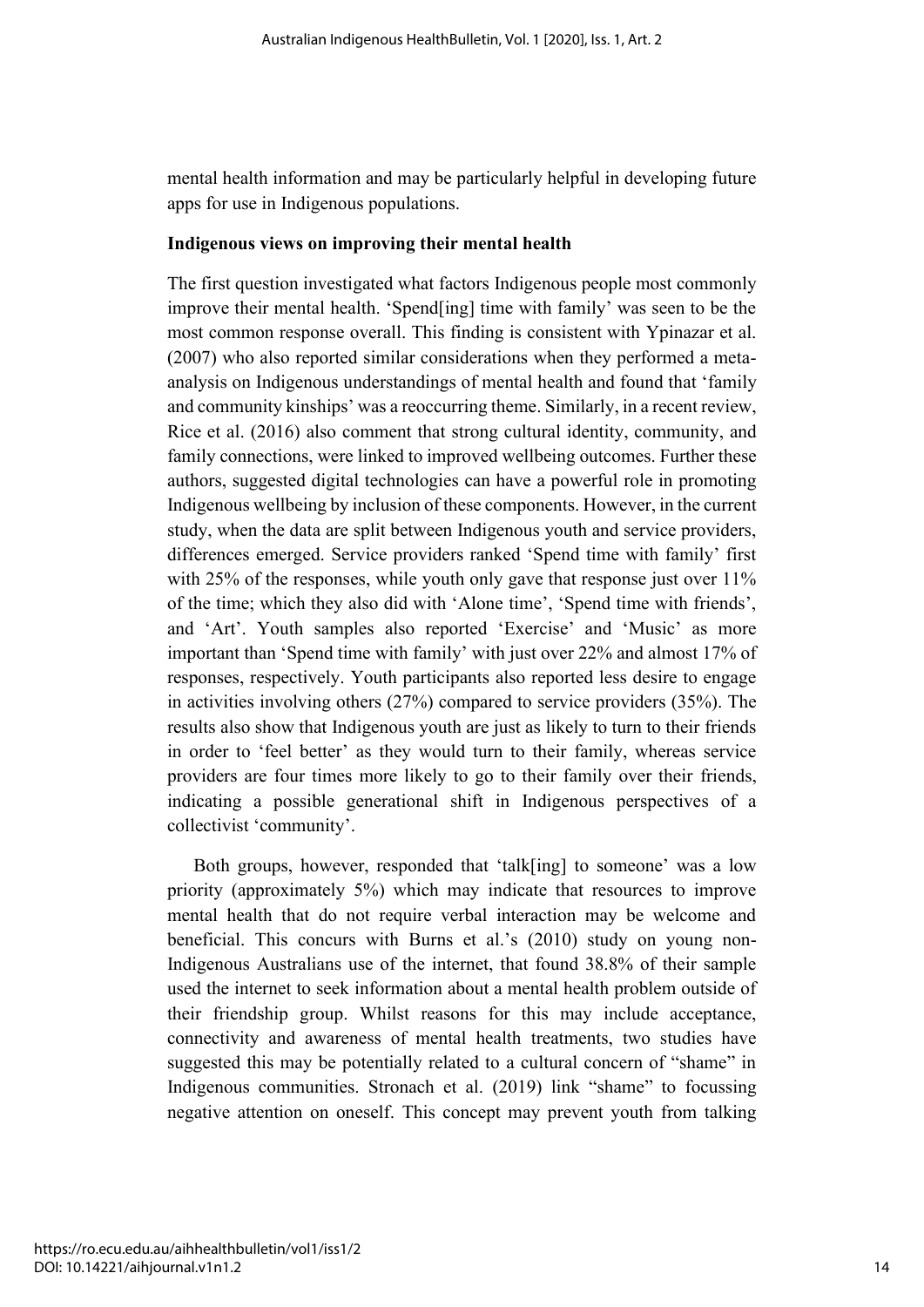directly about their concerns thus bringing attention to themselves (Stronach, Maxwell and Pearce, 2019). A study exploring this further would be of great value.

### **Perceived importance of presented application values**

Moving from their own mental health, the next section of the survey was asking Indigenous people whether they agree with the importance of components presented in available Indigenous mental health applications for youth. For this section of the survey, this meant that while youth participants were answering for themselves, service providers were answering based on what they thought was important for youth. So, while previous studies have explored the values of service providers in relation to Indigenous mental health applications (Dingwall et al., 2015), this study aimed to also include the values of Indigenous youth and compare them. The results showed that participants overall responded that all values were either 'Important' or 'Very Important'. Most commonly reported across both service providers and youth was the importance of cultural awareness and sensitivity contained in the app. This study showed that components specific to Indigenous culture (Purdie, Dudgeon and Walker, 2014) such as nature, storytelling, indigenous art, kinships and community were important. Brown et al. (2020) similarly reported that Indigenous youth like to use social media to enhance aspects of cultural compatibility, community and family connections but also found identity, power and control, and to connect with whom they choose on their own terms to be important.

However, despite overall similarity between service providers and youth in this study there were some significant differences in their preferences. Specifically, service providers perceived themes of strength and community, and using nature in the design, as more important than Indigenous youth.

There may be several reasons for this. Firstly, service providers were older and perhaps more connected to traditional culture than youth (Purdie, Dudgeon and Walker, 2014). Secondly, service providers are working in a role that is focused on Indigenous youth mental health and therefore are more sensitive to the values that they expect to improve their wellbeing. While this may not illustrate that they are more aware of what specific values are important for Indigenous youth mental health, it would explain their higher perceived importance of items in general. As seen in Dingwall et al.'s study (2015), service providers were recruited as reliable assessors of the AIMhi application and whether it was appropriate for its target consumers. However, while service providers in Indigenous organisations have been used in the past, and are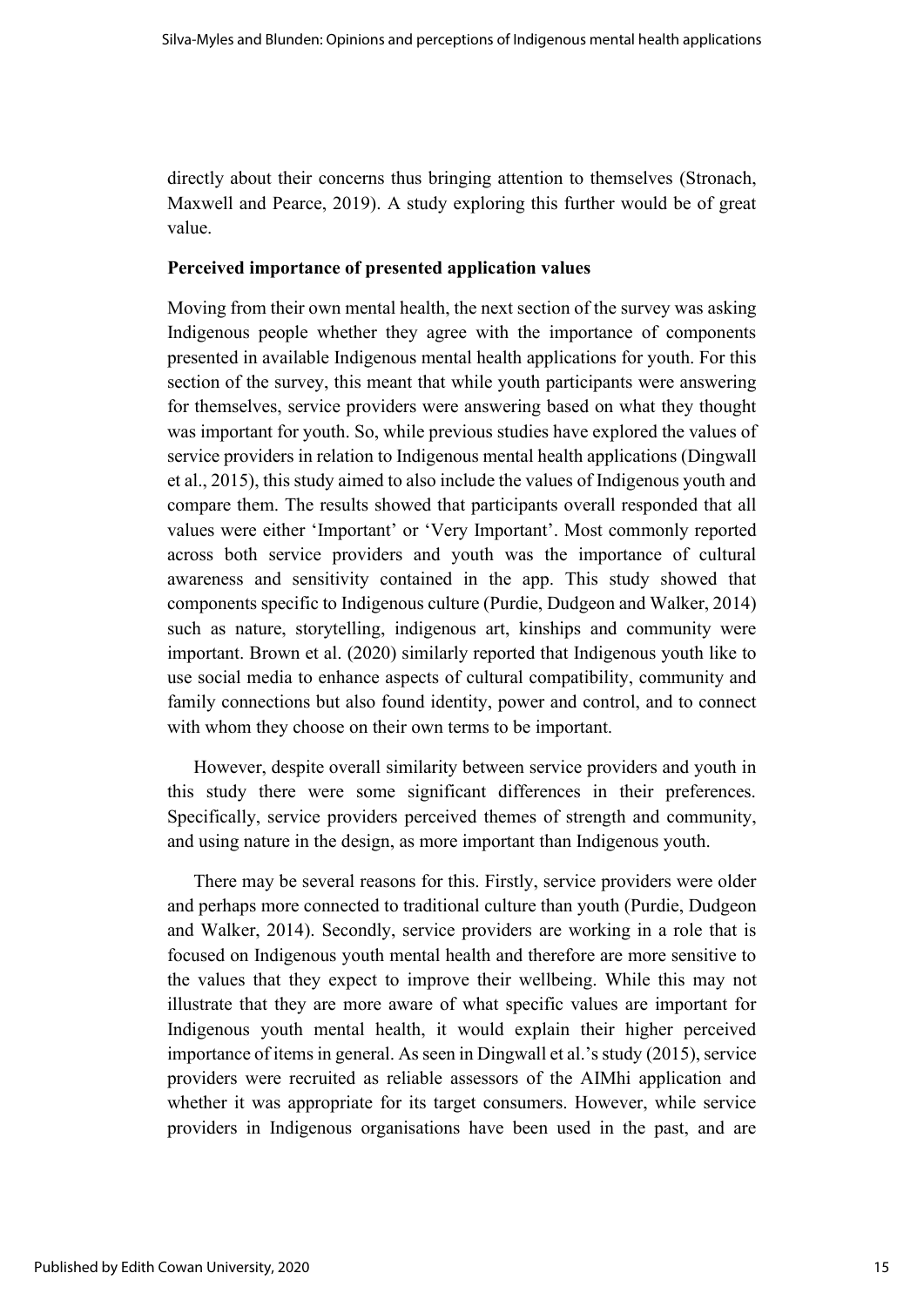important facilitators, it is necessary to ask the youth themselves as identified in this study.

Another potential reason may be different trends in phone usage between service providers and youth. Most notable are the differences in usage of social media and forms of direct communication (texting, phone calls, and emails). While 37% of service providers reported mostly using their phones for social media, and 43% for direct communication, Indigenous youth reported the opposite, with 23% mostly using their phones for direct communication, and 50% mostly using them for social media. That is, Indigenous youth seemingly preferred a more indirect manner of communication in social media where communication is to a wider audience, as opposed to service providers directly contacting individual others through texting and phone calls. This appears to relate to our previously discussed findings where this cohort of Indigenous youth prefer online solo activities compared to those involving others (Brusse et al., 2014). This may highlight significant and inherent differences in how the two samples interact with their phones, and therefore how they would relate to mental health applications.

The least important component of health apps, appeared to be the utilisation of an Indigenous sports star (as seen in the NACCHO application (Deadly Vibe, 2013)), which was rated least important by both groups and also had the highest standard deviation, suggesting a broader range of opinion. Even though participants rated 'Exercise' as the second most common factor for improving their mental health in the first question, indicating perhaps that sports and physical activity may be an important aspect to improving mental health, results for the second question suggest role models do not necessarily need to be sports stars. This concurs with reports (Dockery and Gorman, 2017) as seen in the Kurdiji where there was a user preference for role models from more traditional sources, such as Indigenous elders. In the current study, 64% rated 'Indigenous elders' as 'Very Important', compared to just under nine percent who rated Indigenous Sports stars as 'Very Important'. This may be due the distinction of a role model seen as relevant for a particular avenue of life (such as sports), or a person, such as an elder, who is seen as a more general guiding influence for a person's holistic wellness and perhaps a cultural role model (Purdie, Dudgeon and Walker, 2014). Stronach et al. (2019) suggest that sports role models can positively empower Indigenous youth, but also caution that the concept of shame may hinder participation. These authors reported conversations with young Indigenous women athletes who reported the shame associated with poor performance during sports. Whether this may be a view held by the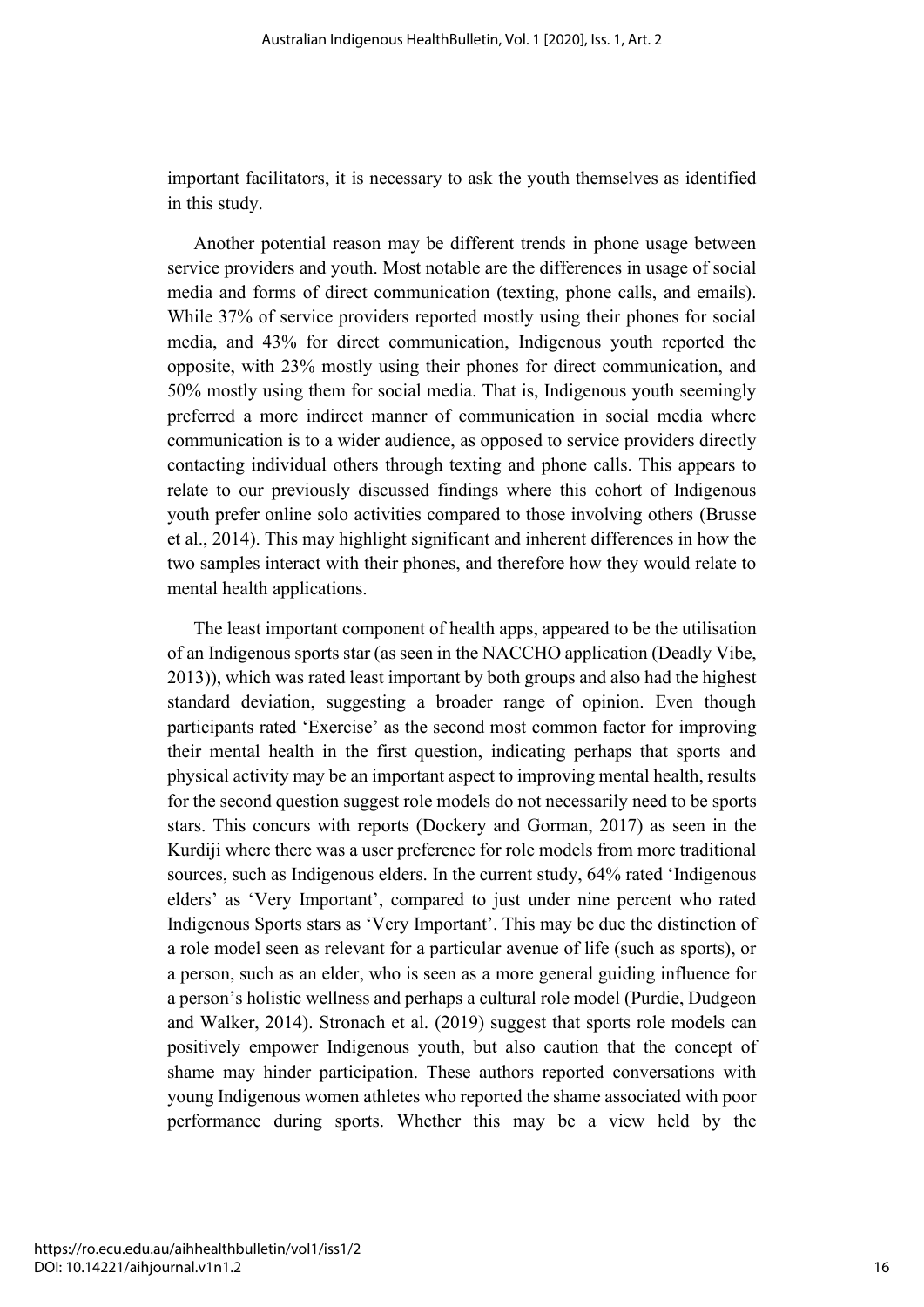overrepresented female participants in this study is unclear. Nonetheless, while there are increasing reports of Australian footballers discussing their mental illnesses (Dockery and Gorman, 2017), further investigation could assist in understanding whether sport or sports stars in general, are seen as potentially important representatives of e-mental health campaigns.

 Aside from the values discussed above, the survey also assessed the perceived importance of particular interface components of current Indigenous mental health applications, such as having the option for the application to read text aloud to help with possible literacy issues in its users for ease of usage. Participants stated that every interface component in the survey was important including security and alternative methods of delivery (eg, music, videos and reading words aloud). These findings are similar to those reported by Brown et al. (2020) whose participants suggested that apps should be easy to read and navigate, and interactive with notifications and potentially a touch screen. Together our data suggest that the interface mechanisms used in currently available Indigenous mental health applications are generally acceptable and appropriate for use by Indigenous youth and should be considered in future applications.

### **Gender differences in participants**

This study showed no statistically significant differences between genders across all items and values reported, despite a trend towards females indicating greater perceived importance of presented components overall, aside from sports star role models and Indigenous elder role models. While the current study sample has a higher ratio of females to males (33 to 12 respectively), which could have skewed these results, there could be another possible and important reason for this trend. Males have more externalised and rebellious behaviour as responses to issues with mental health (Purdie, Dudgeon and Walker, 2014), which has led to the existence of foundations with aims of reintegrating Indigenous males with their schools (Clontarf Foundation, 2012). Males in general do not engage in mental health interventions as well as females (Haavik et al., 2017). Perhaps Indigenous males are less likely to perceive importance in existing mental health applications in general due to a reticence to focus on internal mental health states encompassed in mental health applications. Certainly, this has been the case in previous work (Haavik et al., 2017). In that study by Haavik et al., compared to males, females were better informed and aware of problems such as anxiety and trauma, knew more about mental health services and were more optimistic about barriers to service provisions such as cost.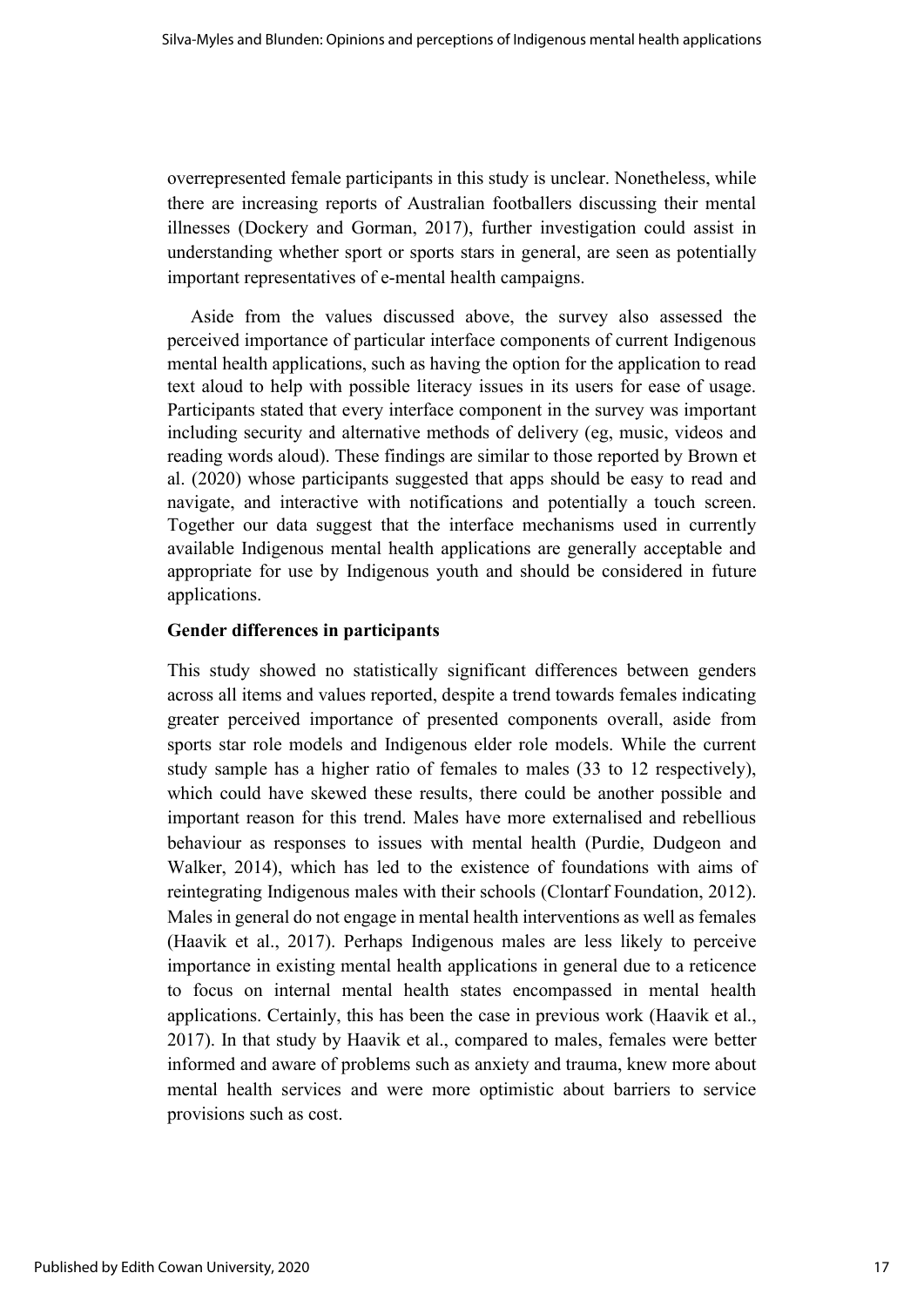However, despite a lack of statistical significance it is worth considering studies with equal male and female representation in future as there is value in considering possible gender differences in values, Indigenous cultural considerations and gender within Indigenous cultural practices, (often identified as 'Men's business' and 'Women's business') (Purdie, Dudgeon and Walker, 2014), which indicates that there may be an embedded differences of opinion in regard to mental health in Indigenous populations.

### **Awareness of Indigenous mental health applications and relevance for clinical management of mental health**

An important finding of this study was how little service providers and indigenous youth knew about Indigenous mental health applications, with only 57% of service providers and 27% of Indigenous youth had heard of applications for Indigenous mental health. Only three percent of service providers were specifically aware of Kurdiji or AIMhi and no participants were aware of iBobbly. Importantly this cohort of Indigenous youth were unaware of any application available to them.

So while available Indigenous mental health applications may have been constructed with values in line with the target population, there is more that can be done regarding promotion of awareness of the products. Further collaboration between the developers of mental health applications and other Indigenous organisations, and/or addressing potential issues of disengagement from these services, such as remaining stigma towards 'mental health' (Purdie, Dudgeon and Walker, 2014), may increase uptake of mental health applications.

One question that has arisen from this study is whether or not mobile and digital technology is helpful for improving mental health for Indigenous youth. It is difficult to answer this question given that in this sample of Indigenous youth knew little about available mental health apps. Is this a lack of interest in digital apps or mental health treatment (or both), poor engagement of the mental health establishment with digital technology to promote mental health awareness or insufficient marketing and evaluation of these apps?

Statistics regarding mobile phone usage by Indigenous youth would suggest that a lack of interest in digital technology may not be the cause. Orlowski et al. (2016) have reported the reticence of mental health clinicians to fully embrace digital technology citing that apps could detract from engagement and crisis management, despite enhanced capacity to more closely track users' progress and level of risk. Finally, there is a paucity of peer-reviewed publications in this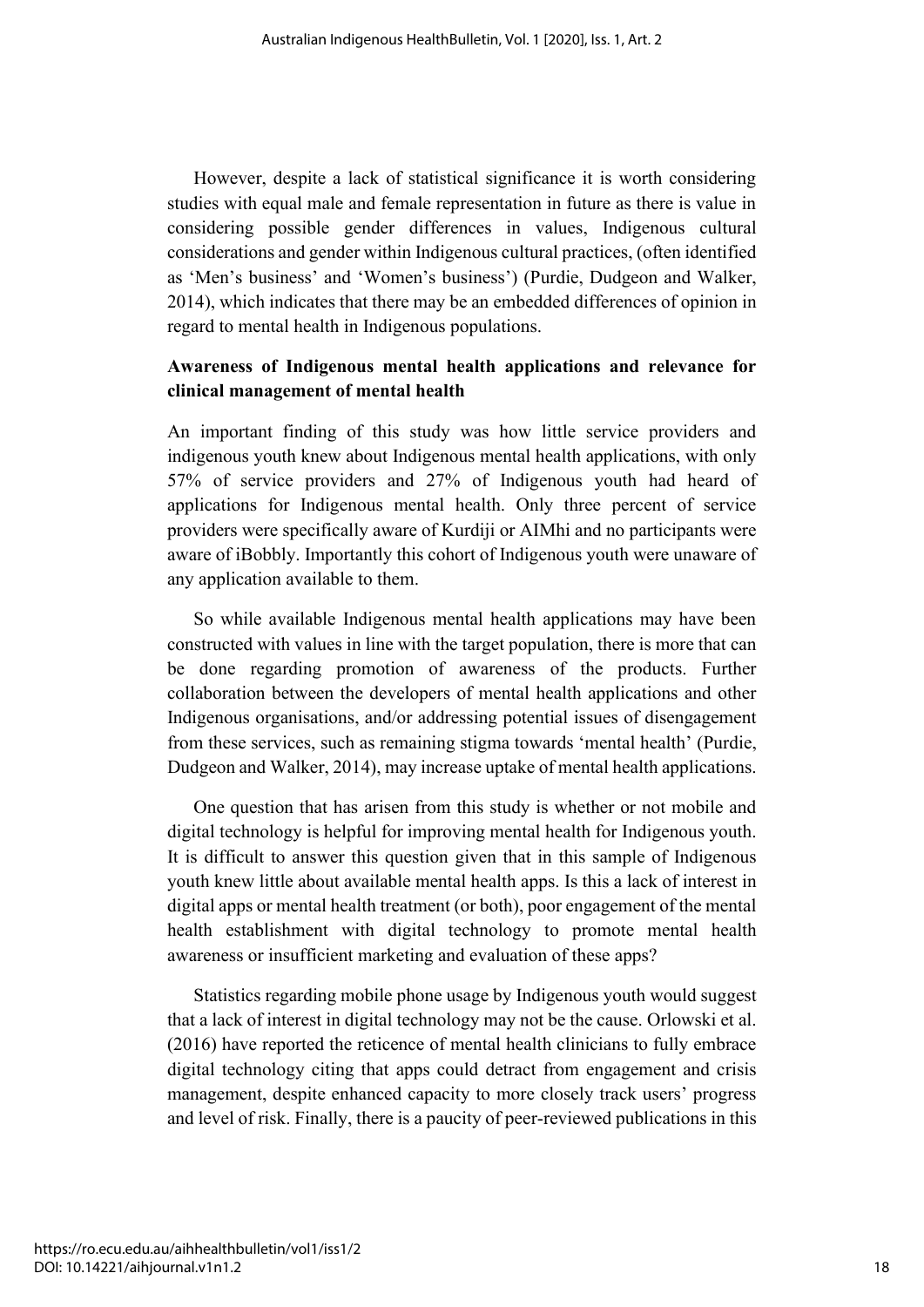area, particularly regarding evaluation, with little publicly available information of any of these apps which would potentially inhibit marketing (Rice et al., 2016).

It is important however not to disregard the potential for mobile technology for promoting health issues in Indigenous youth. Mobile phones in both Indigenous and non-Indigenous youth, have exploded in the last 10 years and are by far the most used technology among all adolescents (Rice et al., 2016), greater than other forms of Internet access or entertainment technology. Rice et al. suggest that mobile devices can reduce logistical barriers and bring connectivity to individuals in remote or underserved communities. In addition, the Indigenous population distribution is much younger than the general Australian population generally, (median age of 20 years vs with 35 years) (Brusse et al., 2014) and it is probable, like their non-Indigenous peers, that they embrace digital technology. Furthermore, Indigenous Australians are more likely than other Australians to live in small, remote communities, with relatively few services, facilities, and opportunities (Australian Institute of Health and Welfare, 2009). Use of digital technology offers potential opportunities for them to connect with those they wish to on their own terms.

Potential limitations of the research are related to the selective study sample and the uneven size of the groups which reflect the pilot nature of the project. Lastly, the sample did not represent individuals with significant mental health issues. Unlike Tighe et al. (2017), who recruited their sample according to a cutoff level of psychological distress screened by questionnaires, this study recruited healthy individuals who had engaged with community-based programs but who were not actively seeking mental health intervention. While there is value in the opinion of non-clinical samples regarding mental health assistance and products, this presents a gap in the literature. The values of target consumers with mental health issues could also provide important information when evaluating these products. Future studies should include larger more gender diverse cohorts, both evaluating and using mental health applications to assessed appropriateness and efficacy.

Despite these limitations, this study provides novel information that can assist in the further development of Indigenous mental health applications for youth. Mental health applications represent both an opportunity and increasingly a requirement for mental health treatment for Youth in Australia and it only Indigenous youth. The study was also developed in conjunction with frontline staff, including Indigenous psychologists and other mental health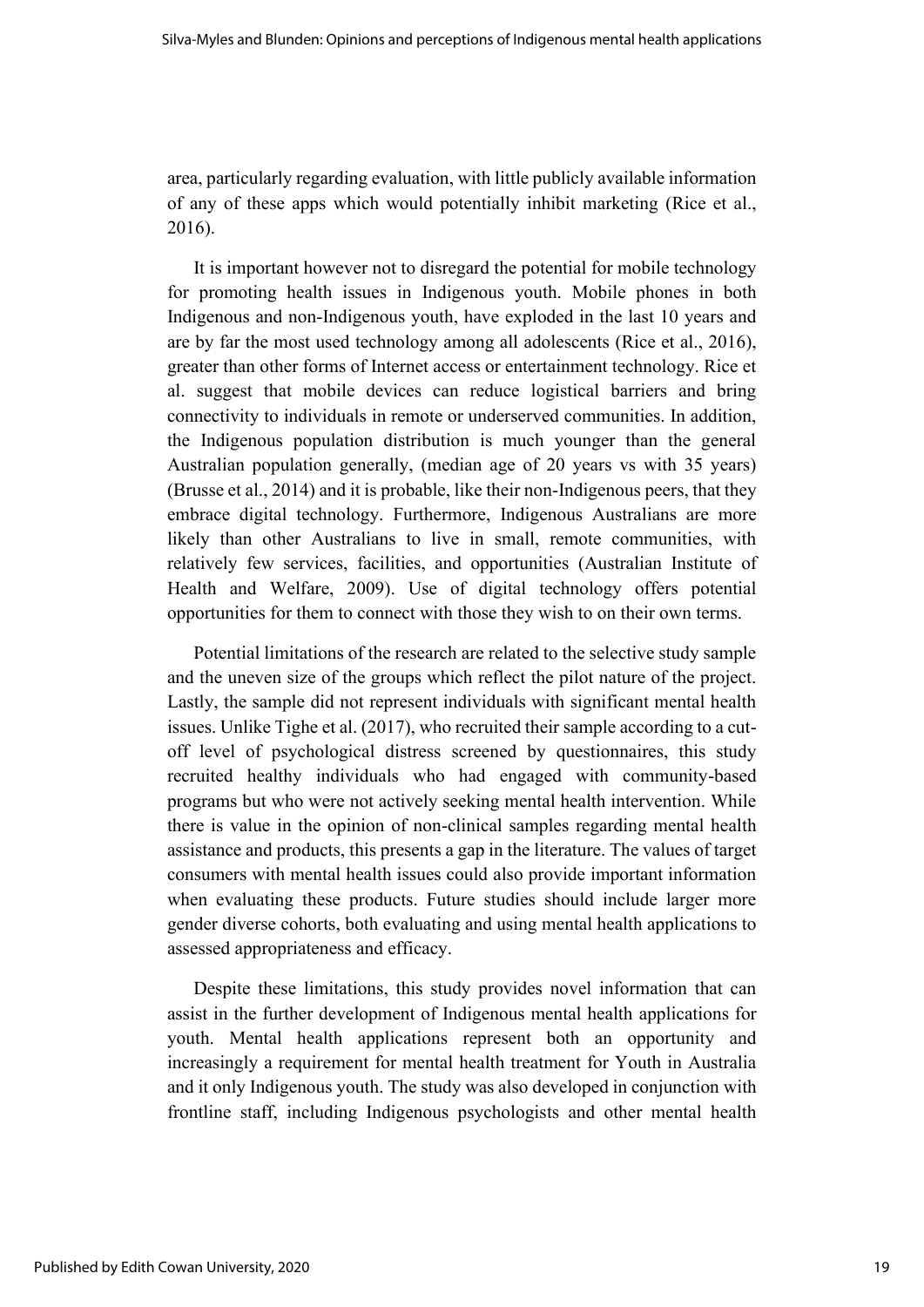professionals, with Indigenous collaborative input ensuring cultural appropriateness. Importantly, the study provides data from both service providers and Indigenous youth and shows significant gaps between the values of the direct consumer target and those who may be their first point of contact for issues to do with their mental health.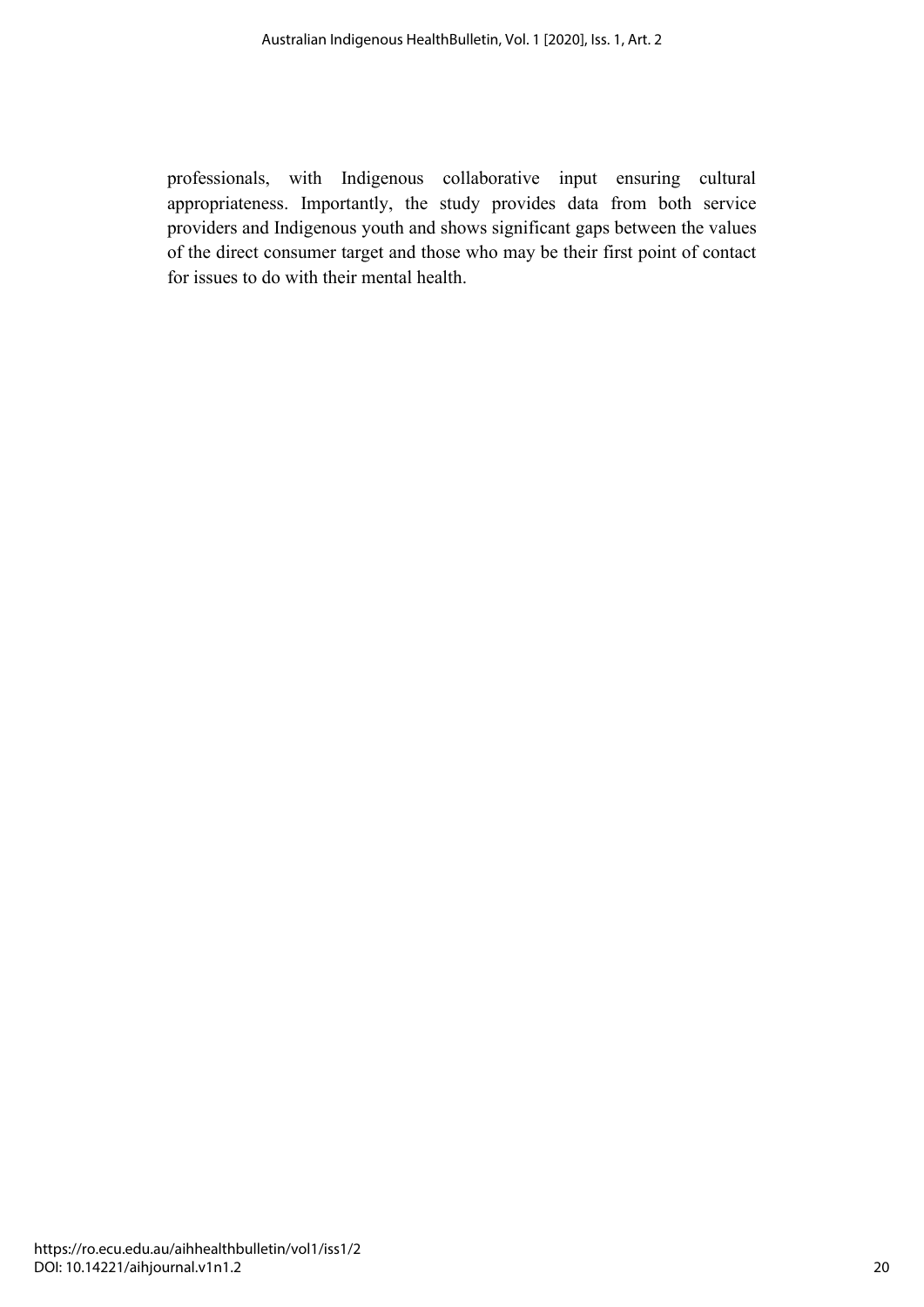### **References**

- Australian Bureau of Statistics. *Suicides Australia,* 2010. 2012; ABS cat. no. 3309.0
- Australian Institute of Health and Welfare. In: *Measuring the social and emotional wellbeing of Aboriginal and Torres Strait Islander peoples*. 2009. Canberra.
- Bailie RS, Wayte KJ. Housing and health in Indigenous communities: Key issues for housing and health improvement in remote Aboriginal and Torres Strait Islander communities. *Australian Journal of Rural Health*. 2006; 14(5):178-183.
- Braun, V., Clarke, V., & Terry, G. (2014). Thematic analysis. *Qual Res Clin Health Psychol*, 24, 95-114.
- Brown, K. A., M. Toombs, B. Nasir, S. Kisely, G. Ranmuthugala, S. L. Brennan-Olsen, G. C. Nicholson, N. S. Gill, N. S. Hayman and S. Kondalsamy-Chennakesavan (2020). How Can Mobile Applications Support Suicide Prevention Gatekeepers in Australian Indigenous Communities? *Social Science & Medicine:* 113015.
- Brusse, C., Gardner, K., McAullay, D., & Dowden, M. (2014). Social media and mobile apps for health promotion in Australian Indigenous populations: scoping review. *Journal of Medical Internet Research*, *16*(12).
- Burns, J. M., Davenport, T. A., Durkin, L. A., Luscombe, G. M., & Hickie, I. B. (2010). The internet as a setting for mental health service utilisation by young people. *Medical Journal of Australia*, 192(11), S22.
- Clontarf Foundation. [Internet]. 2012 [cited December]. Available from: [http://www.clontarf.org.au/.](about:blank)
- De Maio J, Zubrick S, Silburn S, Lawrence D, Mitrou P, Dalby R, et al. The Western Australian Aboriginal Child Health Survey: Measuring the social and emotional wellbeing of Aboriginal children and intergenerational effects of forced separation. Perth: *Curtin University and Telethon Institute of Child Health Research*, 2005.
- Deadly Vibe (2013) *Australia's First Aboriginal Health App.* Retrieved from [https://www.deadlyvibe.com.au/2013/10/australias-first-aboriginal](about:blank)[health-app/](about:blank)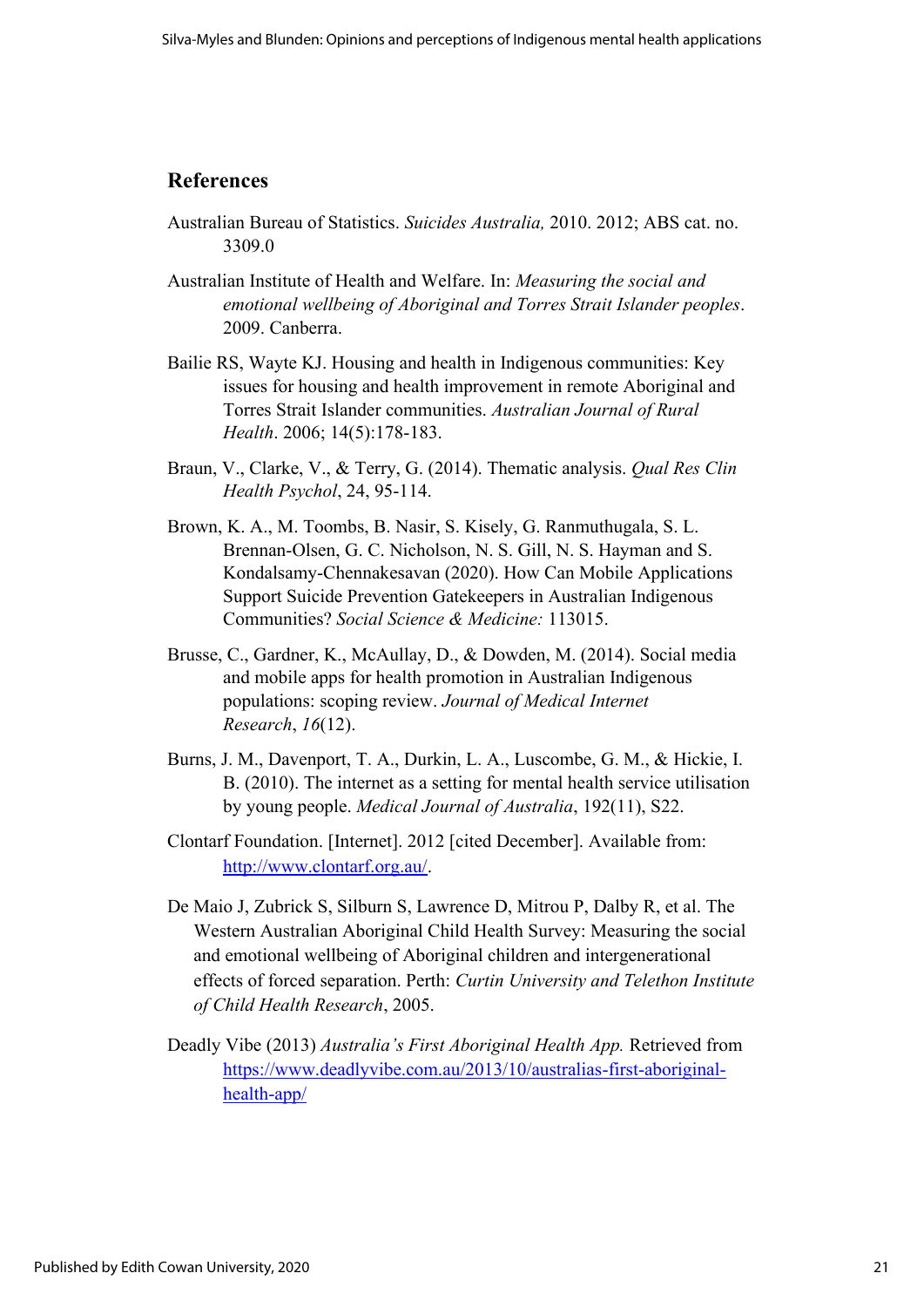- Dingwall, K. M., Puszka, S., Sweet, M., & Nagel, T. (2015). "Like Drawing Into Sand": Acceptability, Feasibility, and Appropriateness of a New e-Mental Health Resource for Service Providers Working With Aboriginal and Torres Strait Islander People. *Australian Psychologist*, *50*(1), 60-69.
- Dockery, A. M. and S. Gorman (2017). "After the siren: the community benefits of Indigenous participation in Australian Rules Football." Dockery, AM and Gorman, S.(2017), *After the siren: the community benefits of Indigenous participation in Australian Rules Football, Bankwest Curtin Economics Centre*, September.
- Ferdinand A, Paradies Y, Kelaher M. *Mental Health Impacts of Racial Discrimination in Victorian Aboriginal Communities: The Localities Embracing and Accepting Diversity (LEAD) Experiences of Racism Survey*. Melbourne; 2012.
- Haavik, L., Joa, I., Hatloy, K., Stain, H. J., & Langeveld, J. (2017). Help seeking for mental health problems in an adolescent population: the effect of gender. *Journal of Mental Health*.
- Little, J. APRIL including urging the government to implement every relevant recommendation from every major report into Indigenous affairs 03/04 the rights of Indigenous peoples, releases. *Human Rights*, 18, 05.
- Orlowski, S., S. Lawn, B. Matthews, A. Venning, K. Wyld, G. Jones, M. Winsall, G. Antezana, G. Schrader and N. Bidargaddi (2016). "The promise and the reality: a mental health workforce perspective on technology-enhanced youth mental health service delivery." *BMC health services research* 16(1): 1-12.
- Paradies Y, Cunningham J. The DRUID study: exploring mediating pathways between racism and depressive symptoms among Indigenous Australians. *Soc Psychiatry Psychiatr Epidemiol.* 2012; 47(2):165-173.
- Paradies Y, Harris R, Anderson I. The Impact of Racism on Indigenous Health in Australia and Aotearoa: Towards a Research Agenda. Darwin; 2008. *Discussion Paper No. 4.*
- Priest N, Paradies Y, Gunthorpe W, Cairney S, Sayers S. Racism as a determinant of social and emotional wellbeing for Aboriginal Australian youth. *Medical Journal of Australia.* 2011; 194(10):546-50.